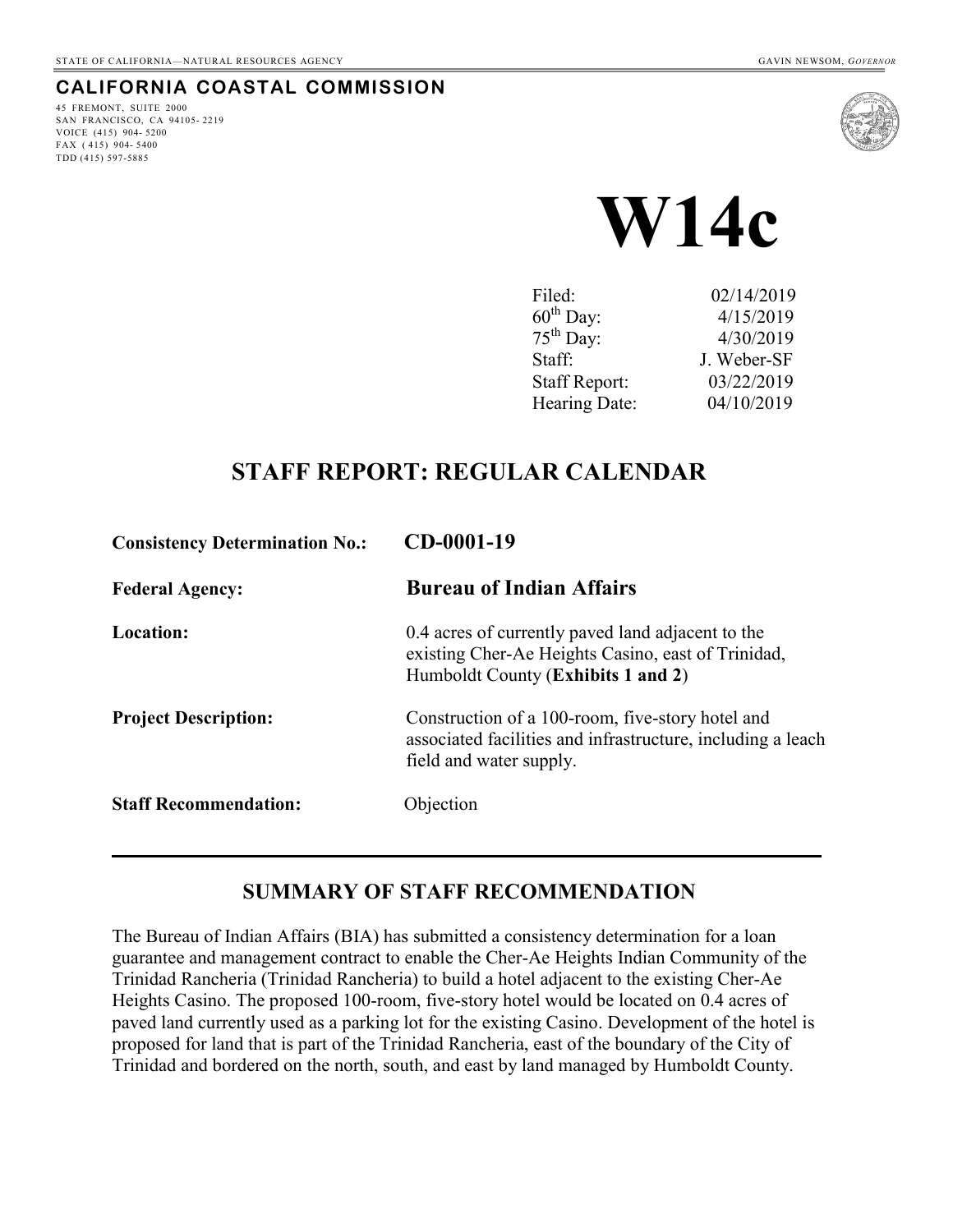The proposed hotel would be five stories tall, and it would rise approximately 64 feet in height above the floor of the existing Casino. It would be the tallest building by at least 30 feet in Trinidad and the surrounding area, where single- and two-story buildings for residential and commercial uses predominate. The hotel would be visible from Trinidad Head and the Trinidad Harbor area, very popular visitor destinations that provide views of mostly undeveloped, forested coastline and the ocean. For these reasons, the staff recommends the Commission find that the proposed hotel as described in the BIA consistency determination is inconsistent with Section 30251 and 30253(e) of the Coastal Act, since it does not protect views to and along the ocean and scenic coastal areas and is not visually compatible with the character of surrounding areas.

Staff recommends the Commission find that it would be possible to bring this project into compliance with the California Coastal Management Program (CCMP) if the BIA implements the following measures:

1. Include hotel heights, siting, and/or other design elements that ensure that the proposed hotel is visually compatible with the visual character of its surroundings and protects the views from Trinidad Head and Trinidad Harbor. This could be accomplished by one or a combination of the following: reducing the height of the hotel, relocating all or a portion of the hotel to other areas on the Trinidad Rancheria property, and/or the use of exterior design elements that further reduce the prominence of the proposed hotel.

The draft Environmental Assessment (EA) for the proposed project states that water would be provided to the hotel by the City of Trinidad's water supply system through the existing water line that serves the Casino, and that no additional water infrastructure is required. However, there is no existing contract or other agreement in place for the use of City of Trinidad water, and no other alternatives for water supply are described in the BIA consistency determination or the draft EA for the proposed project. It also is not known if provision of water to the hotel by the City would limit the City's ability to provide water for essential public services or to other new, priority coastal land uses in the future. The staff recommends the Commission find that the proposed hotel as described in the BIA consistency determination is not consistent with Sections 30250 and 30254 of the Coastal Act, since it is not known whether adequate public services are available to accommodate the hotel, particularly with respect to water supply. See page 16 of this staff report for additional information that staff is recommending the BIA would need to provide to enable the Commission to find the proposed project consistent with Sections 30250 and 30254 of the Coastal Act related to water supply.

The BIA consistency determination for the proposed hotel indicates that wastewater generated by the proposed hotel would be treated by the Tribe's existing wastewater treatment facilities, which would require upgrades and an additional leach field. However, significant uncertainties remain over the suitability of existing soils for, and actual operating capacity of, the existing leach field and thus the subsequent size of the new leach field needed to treat wastewater and the need for upgrades to the existing wastewater facility. Additional information is needed to evaluate if the proposed hotel could be accommodated by the wastewater treatment systems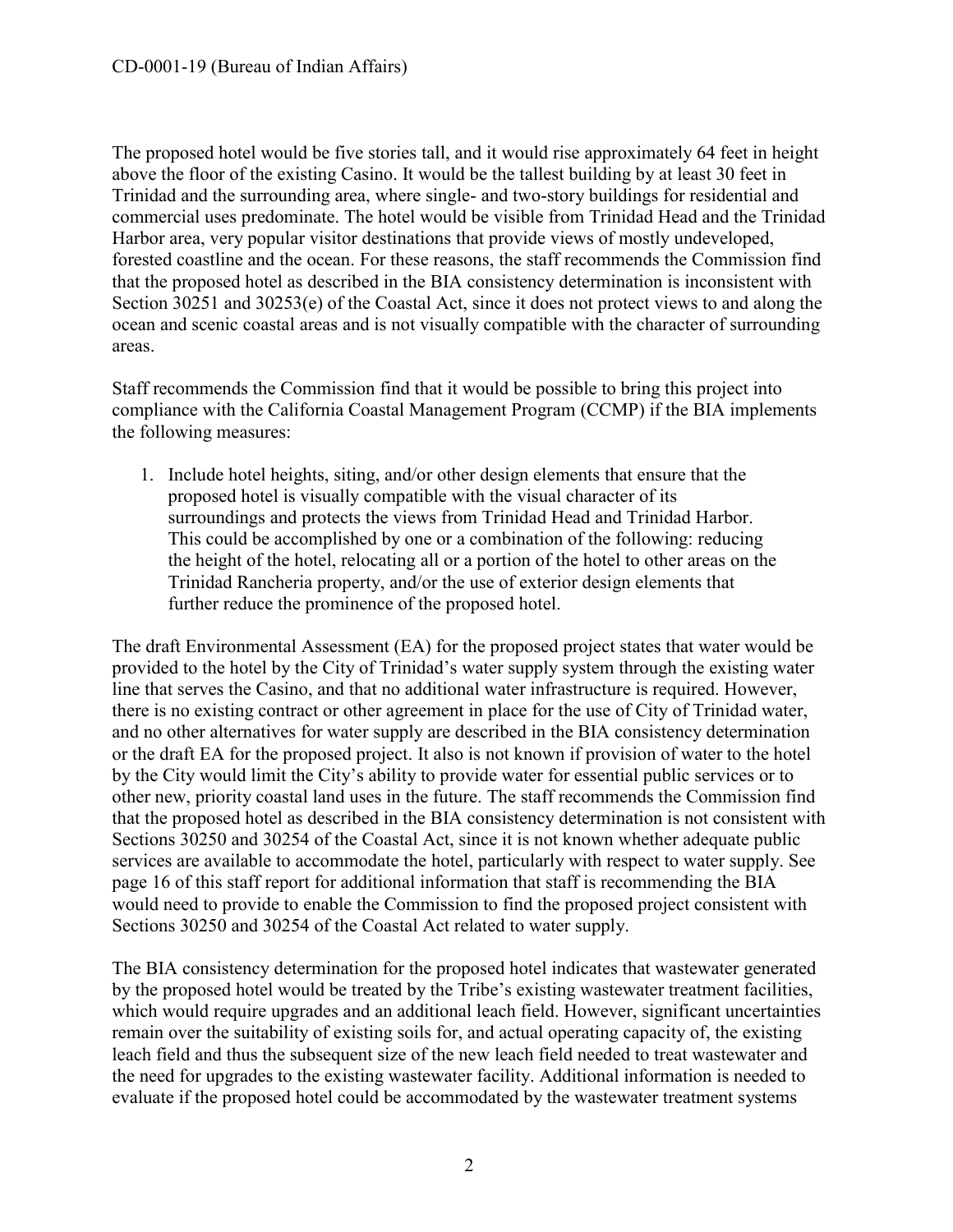described in the BIA consistency determination and draft EA for the proposed project. The staff recommends the Commission find it does not have sufficient information at this time to enable it to find the proposed project consistent with Section 30250 of the Coastal Act with respect to the project's wastewater treatment capacity. See page 18 of this staff report for additional information that staff is recommending the BIA would need to provide to enable the Commission to find the project consistent with Section 30250 related to wastewater treatment.

The draft EA for the proposed project assesses traffic-related impacts associated with the proposed hotel but appears to include a tripling of the size of the existing casino in its assessment. The draft EA for the proposed project concludes that a new interchange with Highway 101 would be the proposed mitigation measure to address transportation effects associated with the proposed hotel, but it is not clear that the hotel alone would result in trafficrelated impacts that would require such mitigation, or if other mitigation measures could sufficiently address hotel-related traffic generation. The staff recommends the Commission find it does not have sufficient information at this time to enable it to find the proposed project consistent with Section 30250 of the Coastal Act with respect to traffic and related mitigation to minimize traffic impacts. See page 19 of this staff report for additional information that staff is recommending the BIA would need to provide to enable the Commission to find the project consistent with Section 30250 related to transportation.

The draft EA for the proposed project states that a portion of the proposed site for the hotel is a landslide area, and a draft geotechnical feasibility and preliminary design report suggests that either the hotel footprint will be modified to avoid the landslide or extensive slope stabilization features will be required to ensure structural integrity and stability of the hotel. However, the details of a selected option to ensure slope stability and structural integrity for the hotel are not provided in the BIA consistency determination and are not described in the draft EA for the proposed project. The staff recommends the Commission find it does not have sufficient information to find the proposed project consistent with Sections 30253(a) and 30253(b) of the Coastal Act. See page 21 for additional information and accompanying analysis that staff is recommending the BIA would need to provide to enable the Commission to find the project consistent with Section 30253(a) and 30253(b).

Federal regulations state that a federal agency's "consistency determination shall … include a detailed description of the activity, its associated facilities, and their coastal effects, and comprehensive data and information sufficient to support the Federal agency's consistency statement." 15 C.F.R. §930.39(a). In this case, the consistency determination is lacking such detailed descriptions and comprehensive data. The staff therefore recommends the Commission **object to** the BIA's consistency determination, both based on inconsistency with the Coastal Act, and on a lack of information.

The standard of review for this project is the Chapter 3 policies of the Coastal Act. The motion is on page 5.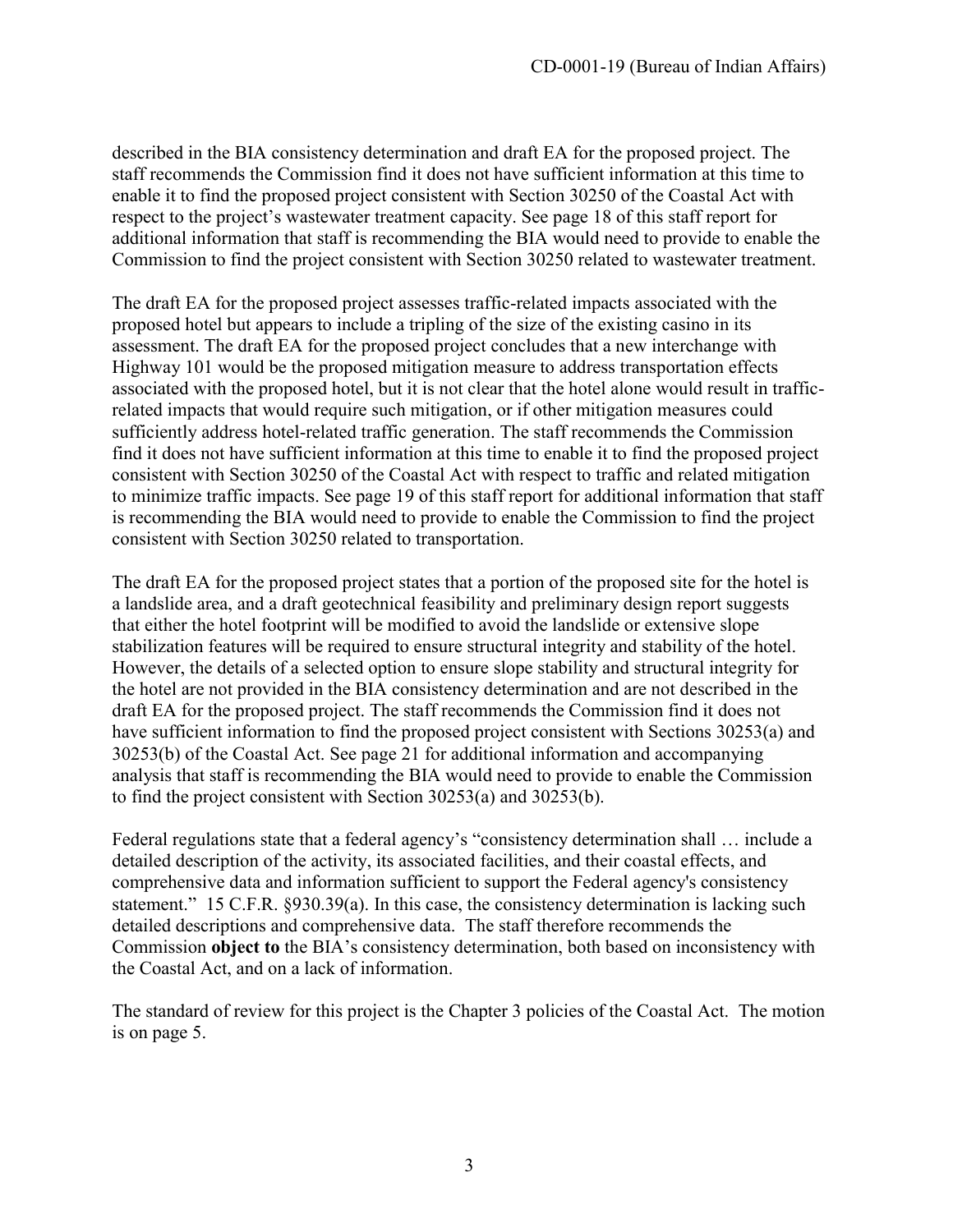# **TABLE OF CONTENTS**

| C. OTHER AGENCY APPROVALS AND TRIBAL CONSULTATIONS  10 |
|--------------------------------------------------------|
|                                                        |
|                                                        |
|                                                        |
|                                                        |
|                                                        |

## **EXHIBITS**

- Exhibit 1 Regional context
- Exhibit  $2 \text{Vicinity map}$
- Exhibit 3 Proposed hotel and potential leach field locations
- Exhibit 4 Proposed hotel relationship to existing casino
- Exhibit 5 Proposed hotel exterior design
- Exhibit 6 Existing views from Trinidad Head
- Exhibit 7 Simulated views depicting hotel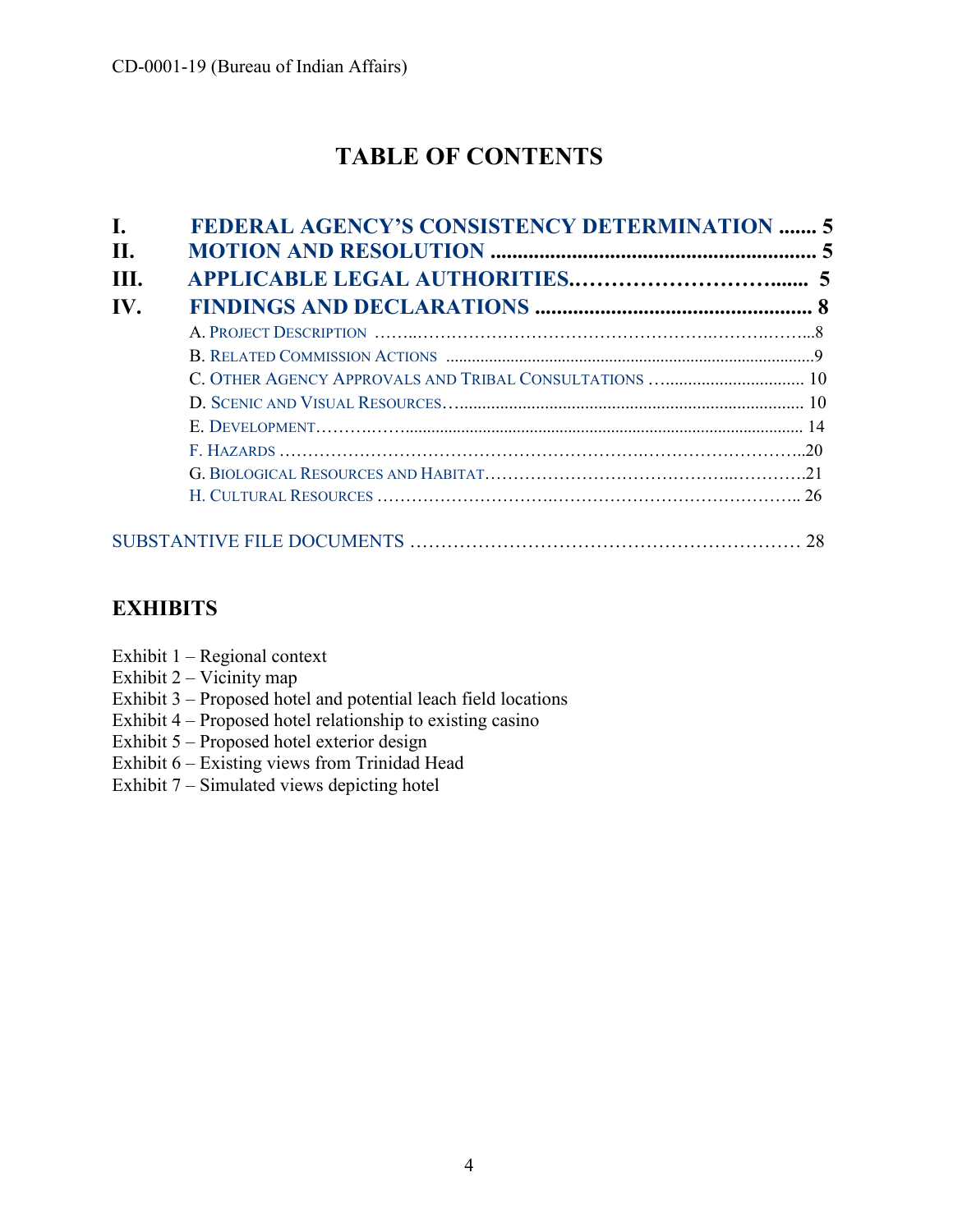## <span id="page-4-0"></span>**I. FEDERAL AGENCY'S CONSISTENCY DETERMINATION**

The Bureau of Indian Affairs has determined the project consistent to the maximum extent practicable with the California Coastal Management Program (CCMP).

## <span id="page-4-1"></span>**II. MOTION AND RESOLUTION**

#### **Motion**:

*I move that the Commission concur with consistency determination CD-0001- 19 that the project described therein is consistent to the maximum extent practicable with the enforceable policies of the CCMP.* 

Staff recommends a **NO** vote on the motion. Failure of this motion will result in a disagreement with the determination and adoption of the following resolution and findings. An affirmative vote of a majority of the Commissioners present is required to pass the motion.

## **Resolution:**

*The Commission hereby objects to consistency determination CD-0001-19 by the Bureau of Indian Affairs on the grounds that the project described therein is not consistent to the maximum extent practicable with the enforceable policies of the CCMP.*

## <span id="page-4-2"></span>**III. APPLICABLE LEGAL AUTHORITIES**

**A. Standard of Review**. The federal Coastal Zone Management Act ("CZMA"), 16 U.S.C. § 1451-1464, requires that federal agency activities affecting coastal resources be "carried out in a manner which is consistent to the maximum extent practicable with the enforceable policies of approved State management programs." Id. at  $\S$  1456(c)(1)(A). The implementing regulations for the CZMA ("federal consistency regulations"), at 15 C.F.R.  $\S$  930.32(a)(1), define the phrase "consistent to the maximum extent practicable" to mean:

*… fully consistent with the enforceable policies of management programs unless full consistency is prohibited by existing law applicable to the Federal agency.* 

This standard allows a federal activity that is not fully consistent with the CCMP to proceed, if full compliance with the CCMP would be "prohibited by existing law." In its consistency determination, the BIA did not argue that full consistency is prohibited by existing law or provide any documentation to support a maximum extent practicable argument. Therefore, there is no basis to conclude that existing law applicable to the Federal agency prohibits full consistency. Since the BIA has raised no issue of practicability, as so defined, the standard before the Commission is full consistency with the enforceable policies of the CCMP, which are the policies of Chapter 3 of the Coastal Act (Cal. Pub. Res. Code §§ 30200-30265.5).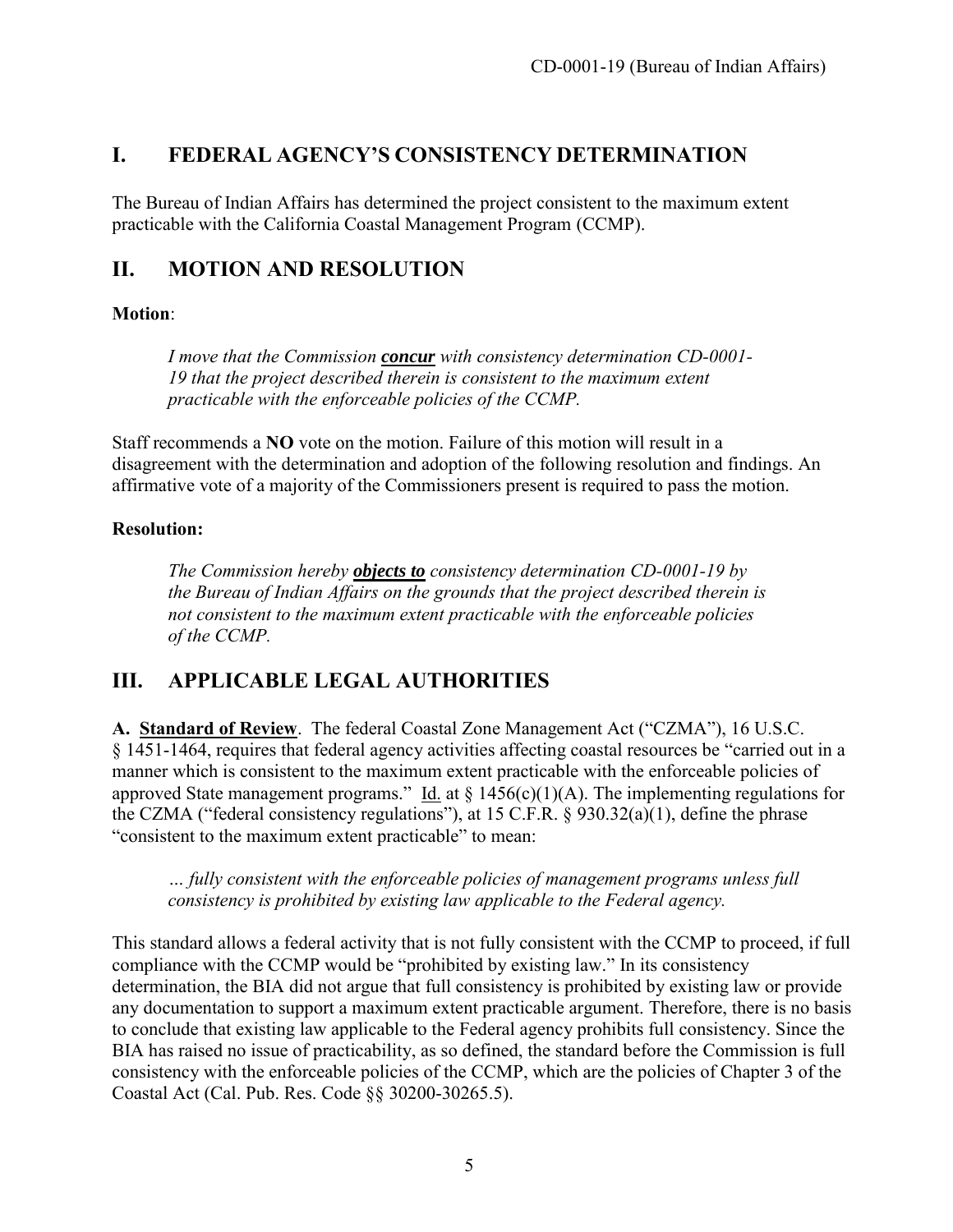#### **B. Procedure if the Commission finds that the proposed activity is inconsistent with the CCMP**.

The federal consistency regulations (15 CFR §930.43(a)) require that, if the Commission's objection is based on a finding that the proposed activity is inconsistent with the CCMP, the Commission must identify measures, if they exist, that would bring the project into conformance with the CCMP. That section of the regulations states that:

- *(a) In the event the State agency objects to the Federal agency's consistency determination, the State agency shall accompany its response to the Federal agency with its reasons for the objection and supporting information. The State agency response shall describe:* 
	- *(1) How the proposed activity will be inconsistent with specific enforceable policies of the management program; and*
	- *(2) The specific enforceable policies (including citations).*
	- *(3) The State agency should also describe alternative measures (if they exist) which, if adopted by the Federal agency, would allow the activity to proceed in a manner consistent to the maximum extent practicable with the enforceable policies of the management program. Failure to describe alternatives does not affect the validity of the State agency's objection.*

As described below in Section IV.D: Scenic and Visual Resources of this staff report, staff recommends that the Commission find the proposed project is not consistent to the maximum extent practicable with the CCMP. Pursuant to the requirements of 15 CFR §930.43(a), the Commission is responsible for identifying measures, if they exist, that would bring the project into compliance with the CCMP to the maximum extent practicable. Assuming the informational deficiencies identified in the procedural discussion in Section III.C below (and elaborated on in Sections IV.E and F) can be resolved, staff recommends that the Commission find that it would be possible to bring this project into compliance with the CCMP if the BIA implements the following measures:

1. Includes hotel heights, siting, and/or other design elements that ensure that the proposed hotel is visually compatible with the visual character of its surroundings and protects the views from Trinidad Head and Trinidad Harbor. This could be accomplished by one or a combination of the following: reducing the height of the hotel, relocating all or a portion of the hotel to other areas on the Trinidad Rancheria property, and/or the use of exterior design elements that further reduce the prominence of the proposed hotel.

#### **C. Procedure if the Commission objects to a proposed activity based on a lack of information**

Section 930.43(b) of the federal consistency regulations (15 CFR §930.43(b)) requires that, if the Commission's objection is based on a lack of information, the Commission must identify the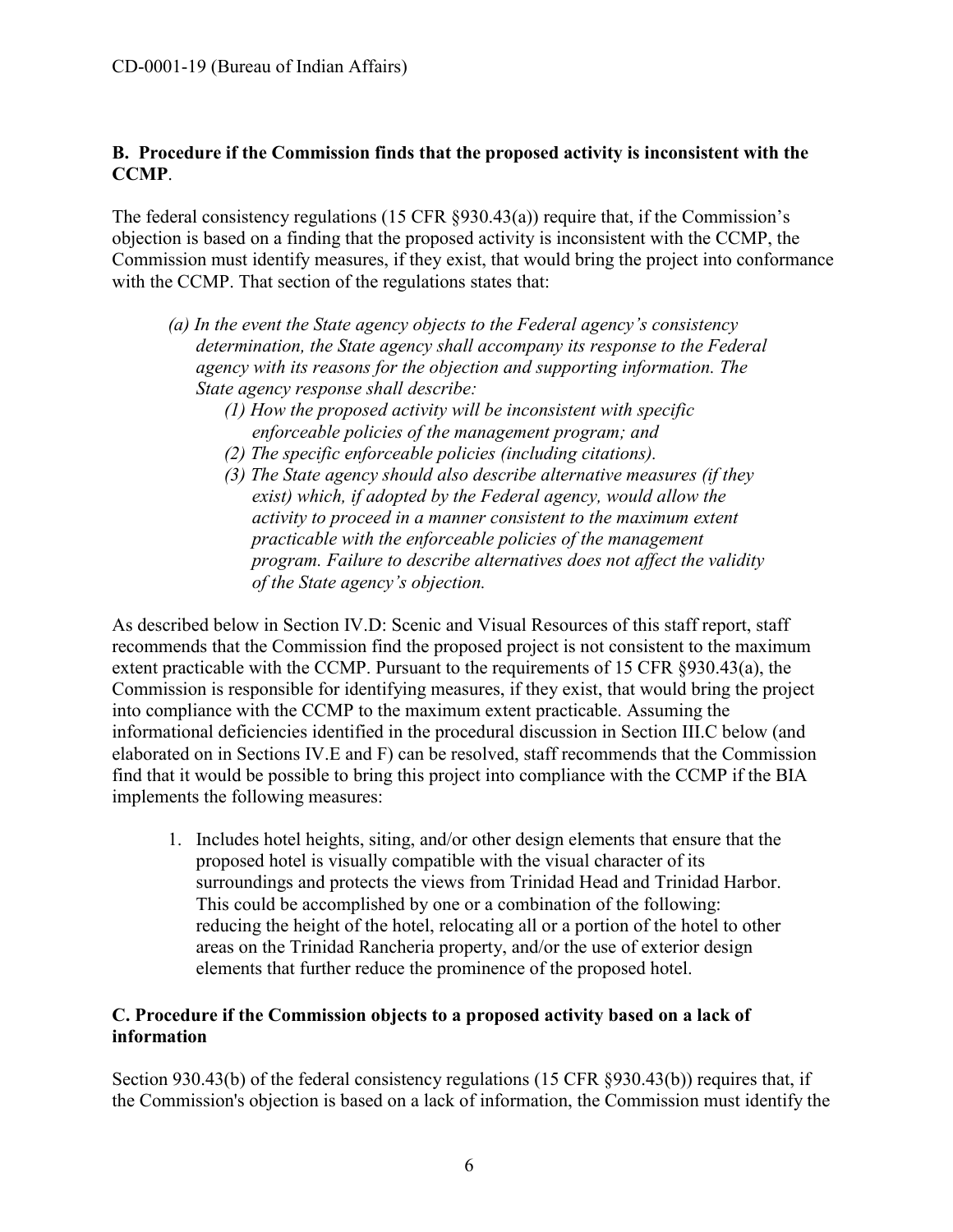information necessary for it to assess the project's consistency with the CCMP. That section states:

*If the State agency's objection is based upon a finding that the Federal agency has failed to supply sufficient information, the State agency's response must describe the nature of the information requested and the necessity of having such information to determine the consistency of the Federal agency activity with the enforceable policies of the management program.* 

As described in Sections IV. E and F of this staff report, staff recommends that the Commission find this consistency determination to lack information to enable the Commission to determine whether the proposed project is consistent to the maximum extent practicable with Sections 30250, 30251, 30254, and 30253(a), (b), and (e) of the Coastal Act. In order to determine the project's consistency with the CCMP, as described in Sections IV.E and F of this staff report, staff recommends that the Commission request the BIA to provide it with the following necessary information:

- 1. **Water supply.** Provide additional information identifying the amount of water required by the proposed hotel and describing how the City of Trinidad is agreeing to provide water to the proposed hotel from the City's water supply. Alternately, describe the amount of water needed by the proposed hotel and a description of how water would be provided from an alternative water source, accompanied by an analysis of effects to coastal resources (pursuant to Chapter 3 of the Coastal Act) that implementing such an alternative would entail.
- 2. **Wastewater treatment.** Verification of the operational capacity of the existing leach field, refined estimate of projected wastewater generated by the proposed project, and results of a detailed soils survey in order to verify the necessary size and location of a new leach field and the need for expansion of the existing WWTP. Once the location and size of the new leach field has been designed, and once the need for expansion of the existing WWTP has been determined, provide an analysis of these aspects of the proposed project for consistency with the enforceable policies of the CCMP (i.e., Chapter 3 of the Coastal Act).
- 3. **Traffic.** Analysis of the traffic-related impacts to the existing transportation network in Trinidad and surrounding areas generated by the hotel itself and identification of related mitigation measures, accompanied by analysis of this aspect of the proposed project for consistency with the enforceable policies of the CCMP (i.e., Chapter 3 of the Coastal Act).
- 4. **Hazards.** Information describing the measure(s) proposed to mitigate the existing landslide hazard, including design details or other proposed measures and their potential location. In addition, if stabilization measures require extensive grading or construction of retaining walls, the BIA would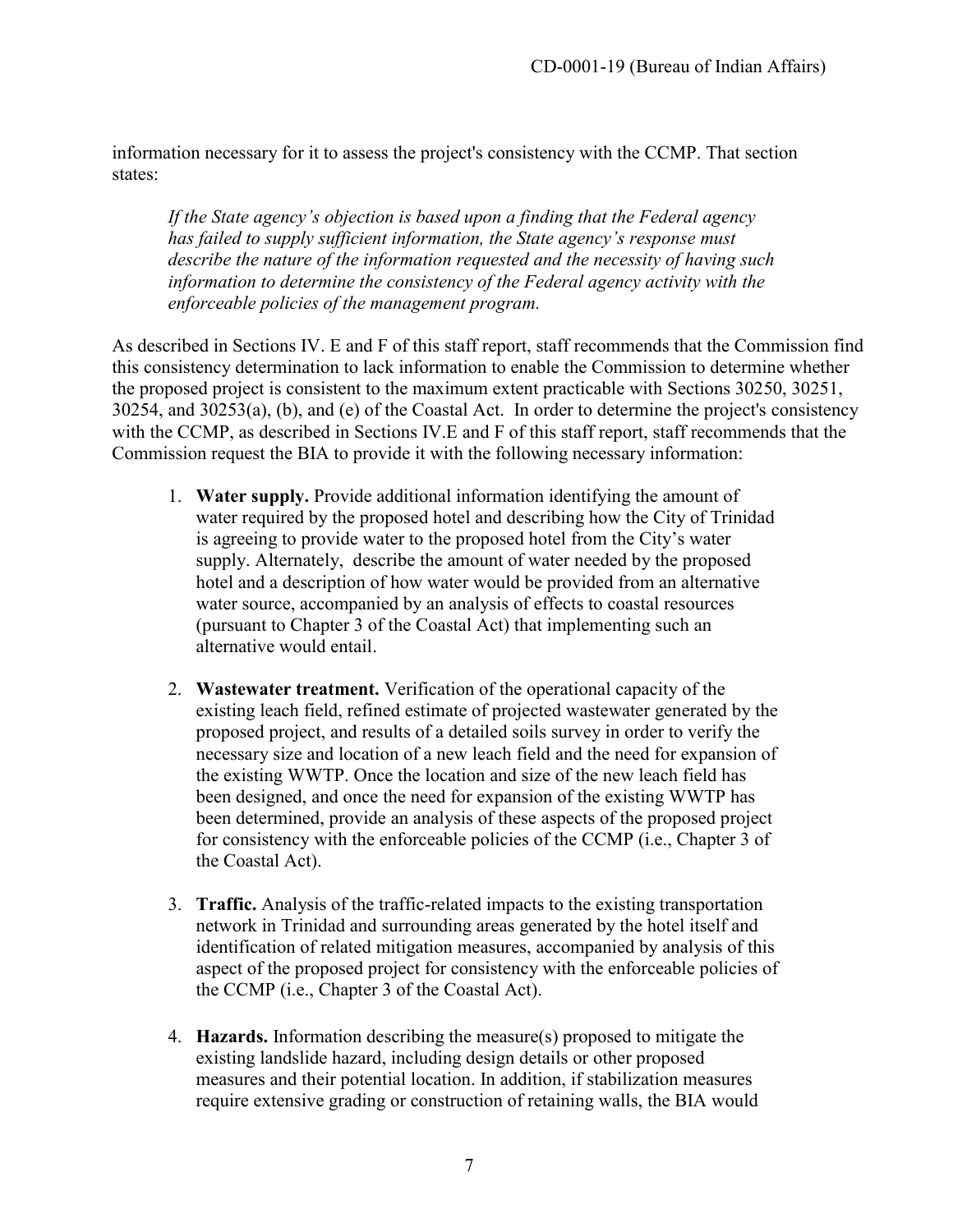need to provide information sufficient for the Commission to determine consistency of those measures with Section 30251 of the Coastal Act, including its requirement to minimize the alternation of natural land forms.

## <span id="page-7-0"></span>**IV. FINDINGS AND DECLARATIONS**

#### <span id="page-7-1"></span>**A. PROJECT DESCRIPTION**

The Bureau of Indian Affairs (BIA) has submitted a consistency determination for a loan guarantee and the approval of a management contract for the Cher-Ae Heights Indian Community of the Trinidad Rancheria (Trinidad Rancheria) Economic Development Corporation hotel project. The proposed hotel would be located on 0.4 acres of land owned by the Trinidad Rancheria, east of the City of Trinidad boundary (**Exhibits 1 and 2**). The proposed hotel would be directly adjacent to the existing Cher-Ae Heights Casino on land that is currently paved and used as parking for the Casino (**Exhibits 3 and 4**). This land is part of the approximately 46.5 acres that comprise this portion of the Trinidad Rancheria, which also owns property in the Trinidad Harbor area and on the north and west side of Highway 101 (the "Westhaven Parcel").

Access to the proposed hotel would occur through the road system that connects the Trinidad Rancheria to downtown Trinidad and Highway 101. This presently involves Scenic Drive, a two-land road that runs roughly parallel to Highway 101 from downtown Trinidad and is used to provide access to the casino. The draft EA for the proposed project suggests that longer-term plans for transportation and connectivity in the area include a new Highway 101 interchange; while environmental review and design processes for the interchange are underway, related CEQA documentation is anticipated to be issued for public review in 2021.

As described in the draft EA for the proposed project, the proposed hotel would include 100 rooms, 1,552 square feet of meeting space, a business center, fitness room, café/bar, lounge, and indoor pool. The proposed hotel would be connected to the Casino's southern side, with a porte-cochere on the east side of the existing Casino providing a covered vehicle entrance for arriving guests (**Exhibit 4**). While the BIA consistency determination described a six-story hotel, according to revisions to the proposed hotel provided by the Trinidad Rancheria Economic Development Corporation since the BIA submitted its consistency determination, the proposed hotel would be five stories tall, approximately 64 feet above the floor elevation of the existing casino (David Tyson, personal communication March 2019). A proposed hotel building of five stories was confirmed in a letter from the BIA received by the Commission on March 20, 2019. **Exhibit 5** is an illustration of the exterior design of the proposed hotel from the south (i.e., the southern face of the hotel).

According to the BIA consistency determination:

*[t]here are no wetlands or environmental sensitive habitat areas within or adjacent to the proposed hotel site. Surrounding land uses on the Rancheria vary from rural residential to the west, to casino support (parking and wastewater treatment) and Tribal Government to the north and northwest. East of the*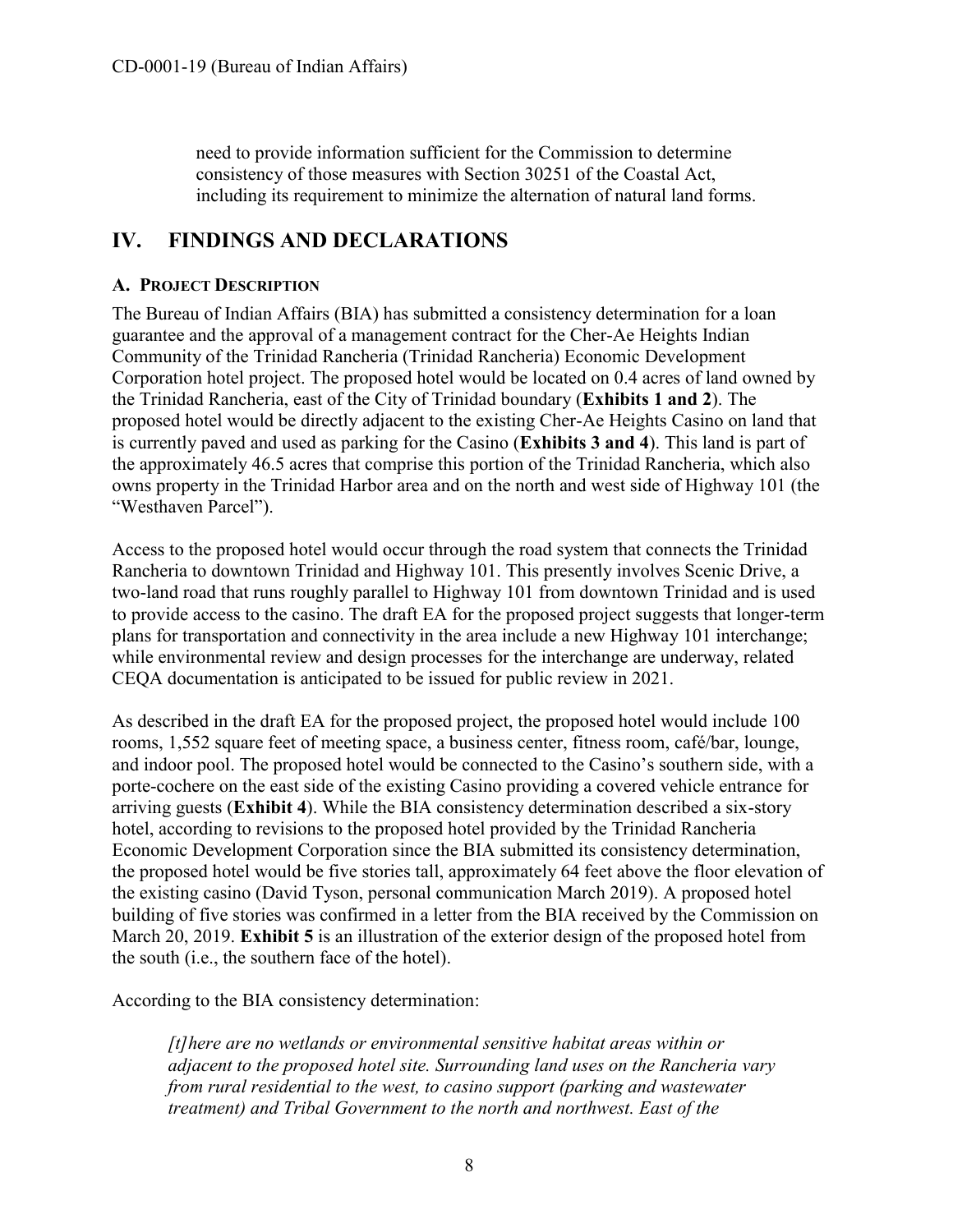*proposed hotel site consists of open space. Off-Reservation land uses adjacent to the Rancheria include HWY-101 to the north/northeast of the project site, the coast to the south, rural residential within unincorporated Humboldt County to the east, and rural residential within the City to the west.* 

The proposed hotel is located on land east of the City of Trinidad, which shares a border with the western edge of the Trinidad Rancheria. Land to the north and east of the Trinidad Rancheria is under the land use control of Humboldt County.

The draft EA for the proposed project assesses a preferred alternative and a "no project alternative." No other alternatives are assessed in the draft EA for the proposed project because of a determination that other alternatives would not meet the purpose and need of the project, which is stated as helping the Tribe to meet the following objectives:

- *Maintain the socioeconomic status of the Tribe by providing an augmented revenue source that could be used to strengthen the tribal government, fund a variety of social, governmental, administrative, educational, health, and welfare services to improve the quality of life of tribal members; and to provide capital for other economic development and investment opportunities.*
- *Create new jobs for both tribal and non-tribal members.*
- *Reduce visitor trips on local roadways by providing additional overnight accommodations*
- *Provide additional amenities to existing patrons and allow the target market to expand to nonresidential clients.*
- *Allow tribal members to enhance their economic self-sufficiency.*

## <span id="page-8-0"></span>**B. RELATED COMMISSION ACTIONS**

At its March 2019 meeting, the Commission concurred with CD-0006-18, a consistency determination from the BIA to place into Federal trust status approximately ten acres of land owned by the Trinidad Rancheria in the Trinidad Harbor vicinity and subsequent development of a visitor center and stormwater improvements.

At its February 2019 meeting, through CDP 1-18-0630 the Commission approved the relocation of the Trinidad Memorial Lighthouse to a temporary site (up to four years) near the Bay Street intersection with the parking area serving Trinidad State Beach. At this same meeting, the Commission certified an amendment for the Trinidad Local Coastal Program (LCP) to supply water to the CalFIRE station one mile north of the City of Trinidad limits in Humboldt County.

In 2003, the Commission, through NE-038-03, agreed with a Trinidad Rancheria proposal to replace water lines and construct three fire hydrants serving the Trinidad Rancheria.

In 1998, the Commission concurred with a BIA negative determination (ND-40-98) to place a 2.5 acre parcel of land in Federal trust status adjacent to the existing Trinidad Rancheria.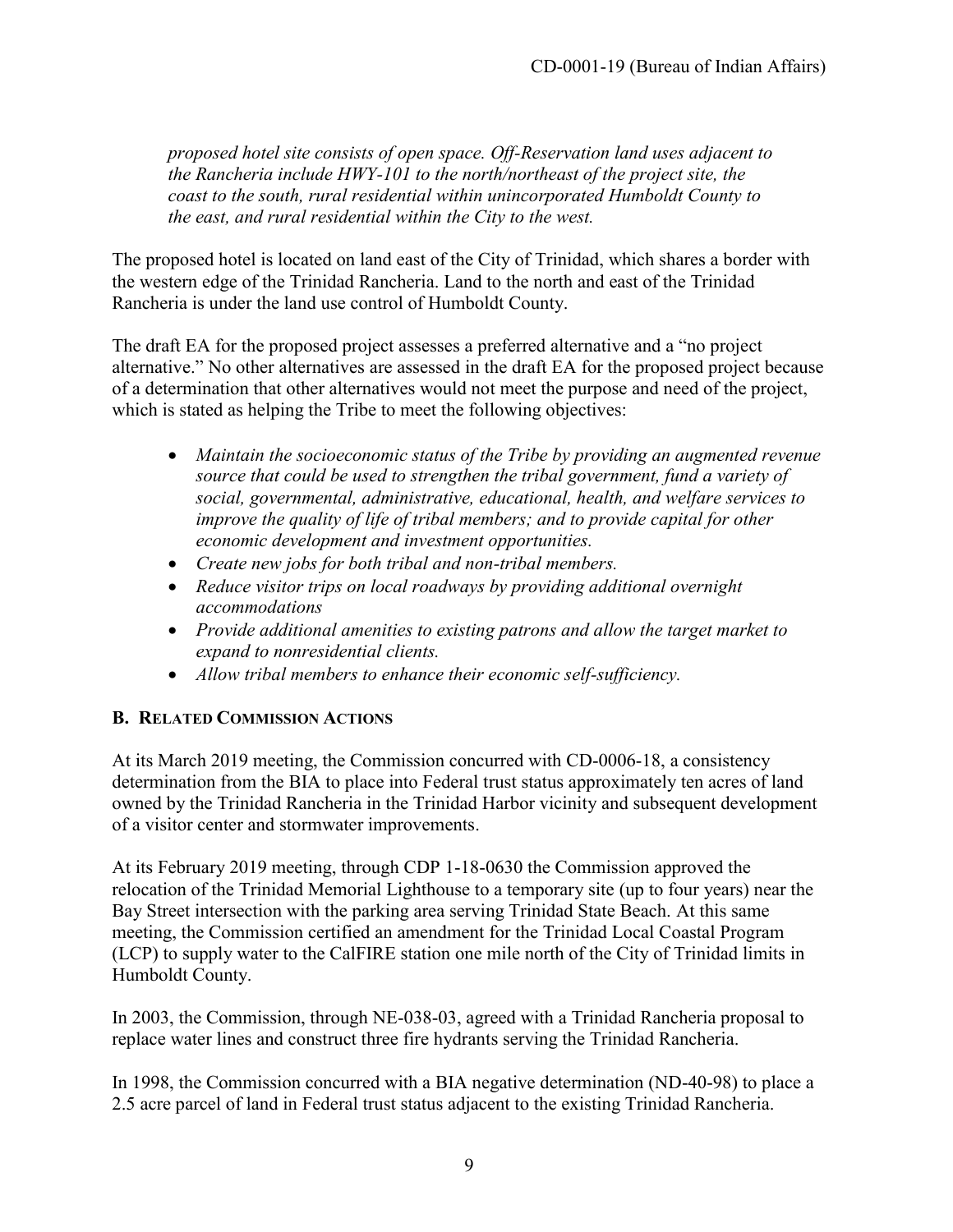In 1994, the Commission concurred with a Trinidad Rancheria negative determination (ND-119-94) for the acquisition of a 4.37 acre parcel and construction of three single-family homes and rehabilitation of one existing home at 874 Westhaven Drive in the Trinidad area.

#### <span id="page-9-0"></span>**C. OTHER AGENCY APPROVALS AND TRIBAL CONSULTATIONS**

As part of the development of the draft EA for the proposed project, the BIA conducted informal consultation with the US Fish and Wildlife Service pursuant to Section 7 of the federal Endangered Species Act.

The BIA consistency determination states that water for the hotel will be provided from the City of Trinidad's water supply system, thus requiring City approval. As described in more detail in Section IV.E below, such approval has not yet been granted, and the City presently is conducting an assessment of its overall water supply system.

#### **Tribal Outreach**

During the process of developing this recommendation, Commission staff reached out to representatives of the Yurok Tribe and the Tsurai Ancestral Society. As is the case with the Trinidad Rancheria, the Yurok Tribe is a federally-recognized tribe. Any concerns raised subsequent to the publication of this report will be brought to the attention of the Commission through the development of an addendum to this staff report and recommendation.

#### <span id="page-9-1"></span>**D. SCENIC AND VISUAL RESOURCES**

Section 30251 of the Coastal Act states:

*The scenic and visual qualities of coastal areas shall be considered and protected as a resource of public importance. Permitted development shall be sited and designed to protect views to and along the ocean and scenic coastal areas, to minimize the alteration of natural land forms, to be visually compatible with the character of surrounding areas, and, where feasible, to restore and enhance visual quality in visually degraded areas. New development in highly scenic areas such as those designated in the California Coastline Preservation and Recreation Plan prepared by the Department of Parks and Recreation and by local government shall be subordinate to the character of its setting.* 

Section 30253(e) of the Coastal Act states in part:

*Development shall do all of the following:* 

*…* 

*(e) Where appropriate, protect special communities and neighborhoods that, because of their unique characteristics, are popular visitor destination points for recreational uses.*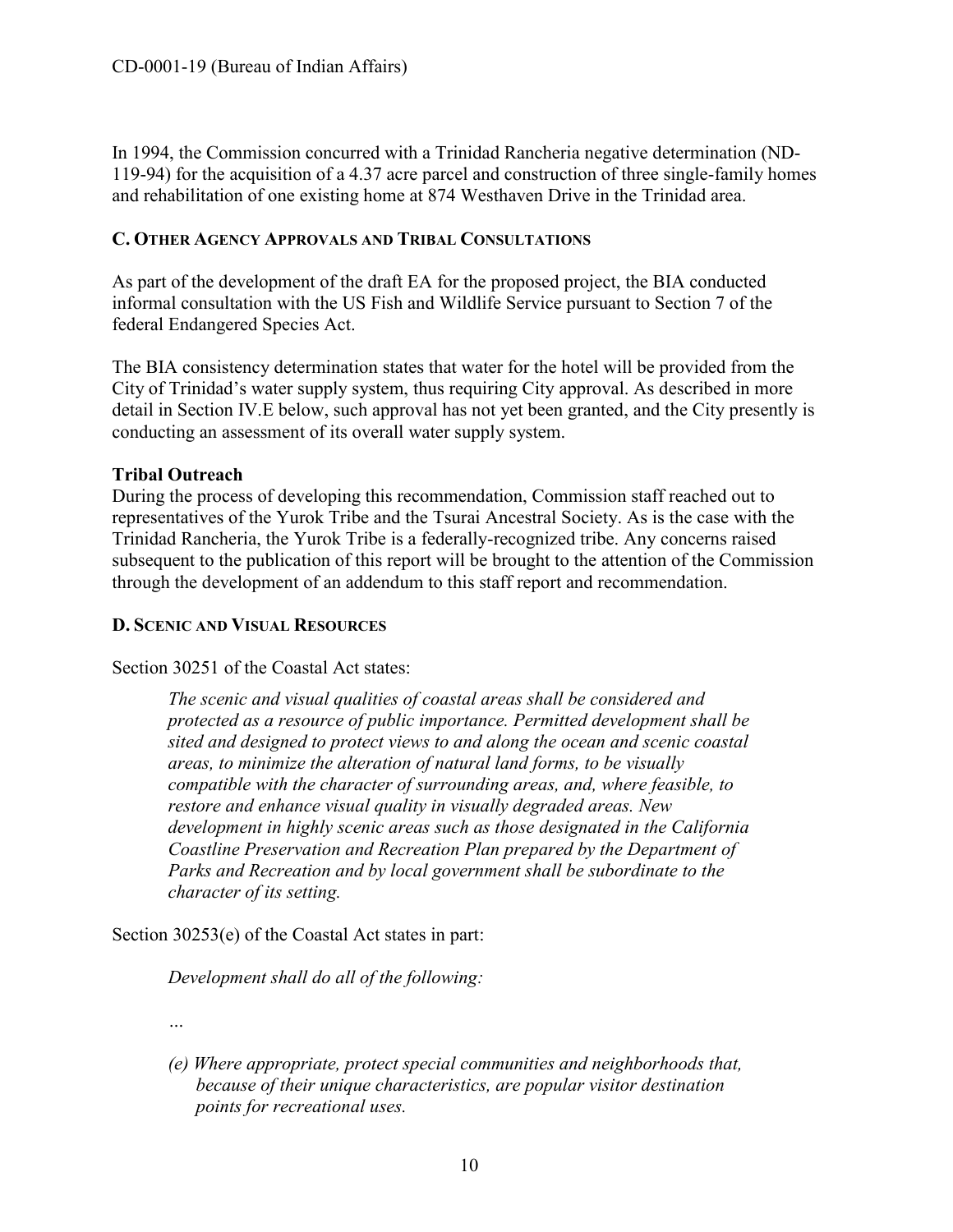The project site is located near the top of a coastal bluff, approximately 230 feet above mean sea level, on a paved parking lot adjacent to the existing Casino. The draft EA for the proposed project described a six-story building with a height of about 80 feet above the finished Casino floor. Design revisions since the publication of the draft EA indicate that the hotel is now proposed to be five stories tall and 63 feet, 9 inches above the Casino floor (David Tyson, personal communication March 4,  $2019$ <sup>1</sup>. The draft EA for the proposed project states that "lighting from the proposed Hotel would be minimal. The Tribe would use downcast, bi-level dimming motion sensor external lighting, which would not alter the visual aesthetics of the area." Recognizing that the proposed hotel would impact the overall coastal aesthetics of the proposed site, the draft EA for the proposed project includes the following mitigation measure:

 Design elements shall be incorporated into the Proposed Project to minimize visual impacts of buildings and associated structures, including landscaping that compliments [*sic*] buildings and parking areas, with setbacks and vegetation consistent with existing landscaping. Earth-toned paints and coatings shall be used, all exterior glass shall be non-reflective and low-glare, and signs and facades shall be designed with a non-reflective backing to decrease reflectivity.

**Exhibit 5** illustrates the proposed exterior appearance of the hotel.

Trinidad and surrounding environs are considered one of the more spectacular sections of the North Coast of California, known for its beauty and relatively wild, undeveloped setting of ocean, sea stacks, coastline, and forested hills and bluffs. Trinidad Head is a popular destination and provides unobstructed views of the Pacific Ocean and the adjacent coast. Public views in the area, from Trinidad Head, Trinidad Harbor and its pier, and the beaches on either side of Trinidad Head reflect the rural nature of this part of the California coast, which is characterized by little if any commercial development outside of the existing single- and twostory buildings adjacent to Trinidad Harbor and in the town center area of Trinidad (**Exhibit 6**).

Land that makes up the Trinidad Rancheria is not subject to the local land use authority of either the City of Trinidad or Humboldt County, which abuts the Rancheria on its northern and eastern sides. However, the City of Trinidad and Humboldt County LCPs provide context for considering development in the area, and both portray the importance of the area's scenic quality. For example, the Trinidad Draft General Plan (City of Trinidad 2017) which is currently being prepared by the City of Trinidad as part of their LCP update (and thus has not been reviewed by the Commission) states that:

*… the City's appearance is essential to the quality of life in Trinidad. Visual quality and amenities go hand-in-hand with long-term economic development strategies and strengthen the stability and desirability of the community…[A]s* 

 $\overline{a}$  $<sup>1</sup>$  A recent local press story indicated that the height of the hotel has been further reduced, but such information</sup> has not been provided to the Commission as of the publication of this staff report. A letter from the BIA received by the Commission on March 20, 2019 indicated that the proposed hotel would be five stories in height.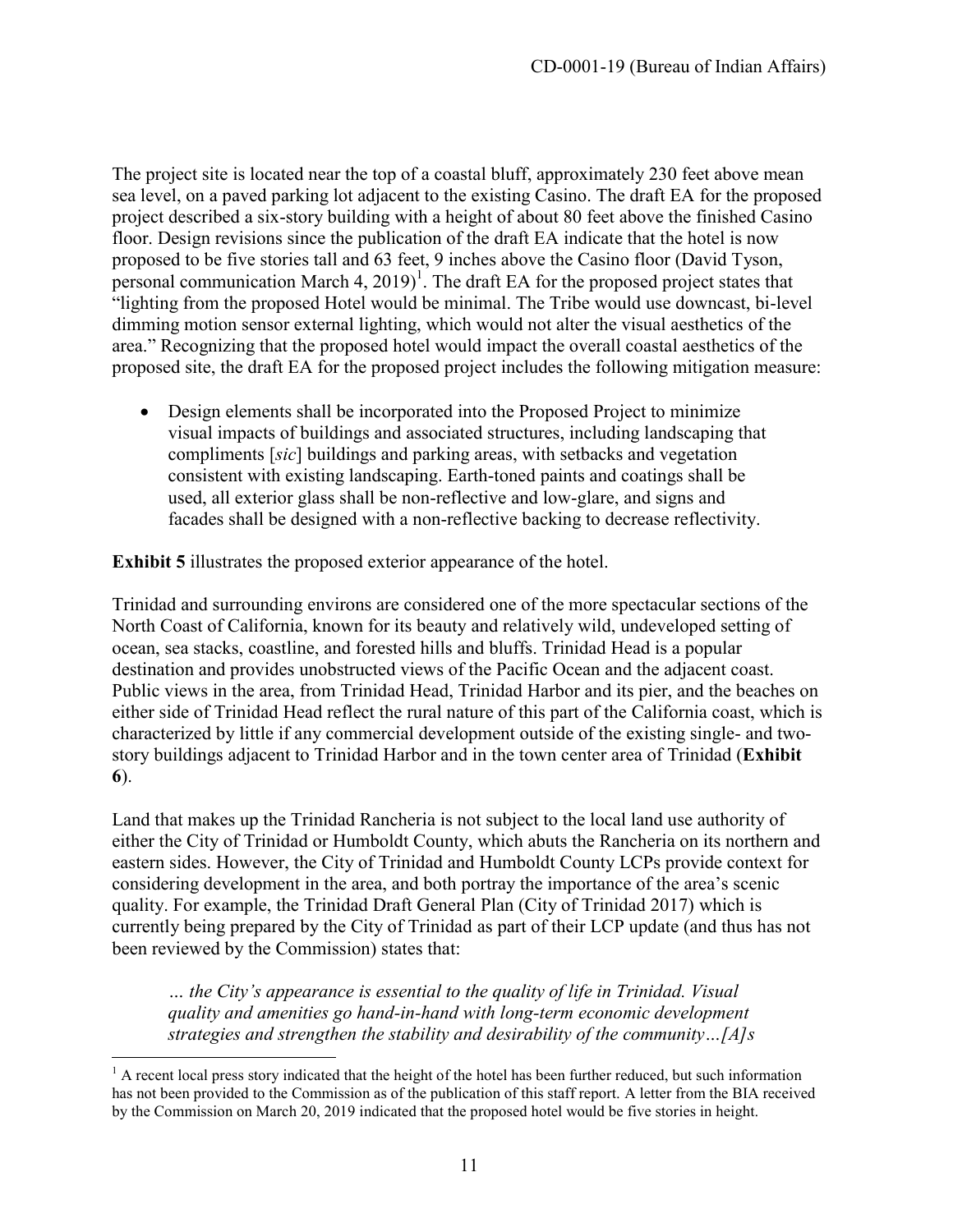*the economy evolves to a more tourism and service-based economy, the community has acknowledged the importance of maintaining the cultural and scenic identity of the town and the integrity of the residential neighborhoods, while enhancing views and access to the coastline and planning for managed growth and development.* 

*… Trinidad has traditionally been very protective of its views and small-town character. …* 

The draft Trinidad LCP includes a policy to "[s]ite and design permitted development to protect views to and along the ocean and scenic coastal areas, to minimize the alteration of natural landforms, to be visually compatible with the character of surrounding areas…"

Similarly, the Humboldt County LCP states:

*Within the Trinidad Planning Area, from Moonstone Beach to Patrick's Point, the scenic and visual qualities are indisputably exceptional. The majority of residents in this area take great pride in protecting and preserving these resources…* 

Trinidad Head and the Trinidad Harbor are popular visitor destinations that provide public access to beaches, recreational boat launching and use in Trinidad Harbor and other harborrelated amenities such as the existing pier and restaurant, and the hiking trails on Trinidad Head. In part because of its scenic value, Trinidad Head is included as part of the federallydesignated California Coastal National Monument. Trinidad Harbor is one of the few sheltered locations for recreational boating along this portion of the California Coast. Largely because of these existing amenities and this coastal context, long-term plans for the City of Trinidad include a focus on of the continuing importance of tourism to the local and regional economy.

The proposed hotel is within property that is owned and managed by the Trinidad Rancheria, which developed a 2011 Cher-Ae Heights Indian Community Comprehensive Community-Based Plan (Trinidad Rancheria Comprehensive Plan). The Trinidad Rancheria Comprehensive Plan is described as a:

… *blueprint for future development and provides the basis for growth that best serves the health, safety, and general welfare of the community. It provides a framework and policy direction for land use decisions. Implementation of this comprehensive plan occurs through the Integrated Development Standards…* 

The Cher-Ae Heights Indian Community Integrated Development Standards, developed by the Trinidad Rancheria in 2011 as a companion to the Trinidad Rancheria Comprehensive Plan, are described as having a purpose as:

*… a set of development standards for the Cher-Ae Heights Community of the Trinidad Rancheria. These development standards can be utilized to conduct*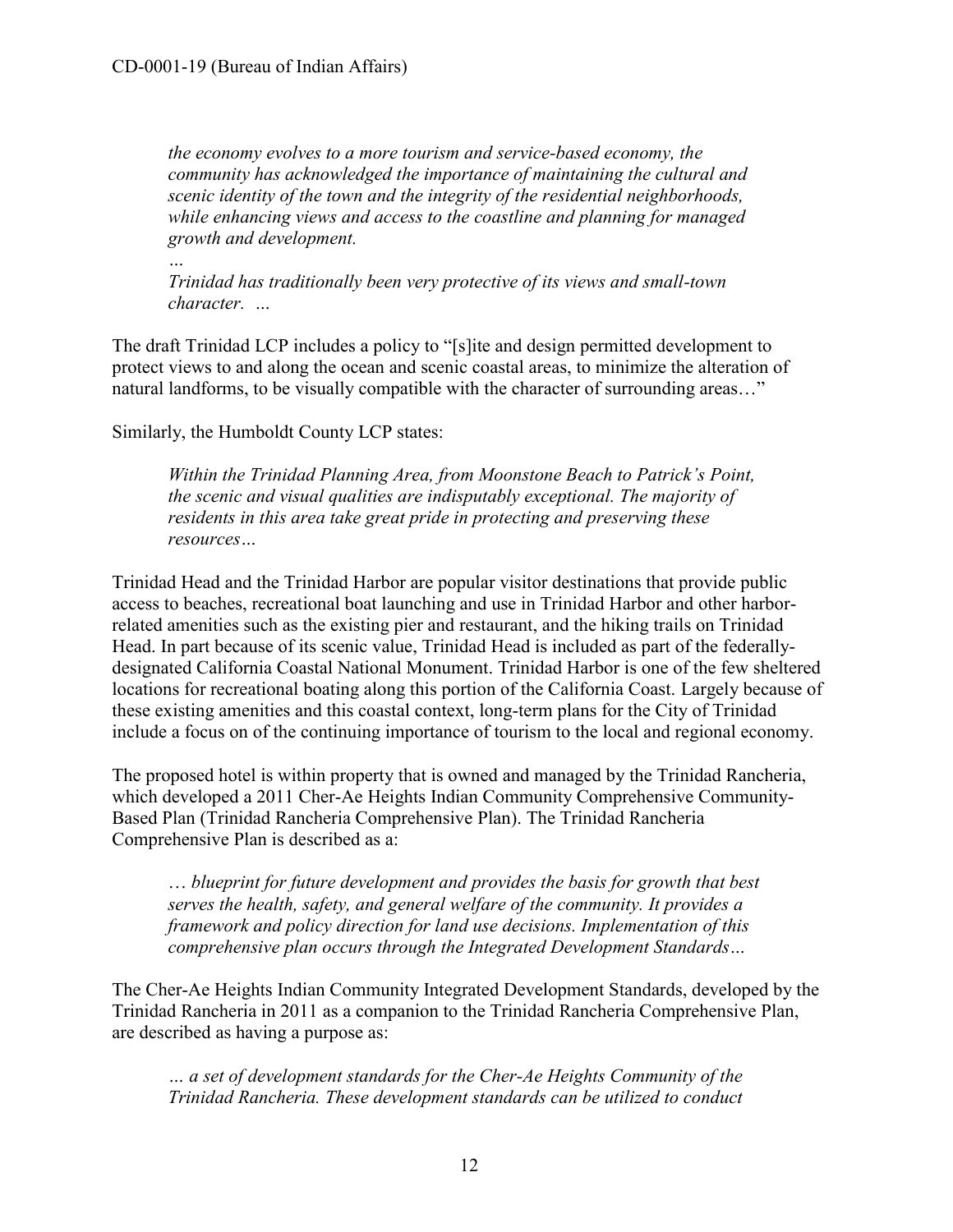*planning-level review of projects on Rancheria lands prior to their implementation and construction. Their use helps to ensure that future development patterns are in keeping with the community's long-term vision, as described in the Comprehensive Plan. More specifically, these standards help to ensure the following:* 

- *1. Implementation of the Trinidad Rancheria Comprehensive Plan. These standards help to implement the goals and policies of the Comprehensive Plan, and to help carry out the vision for development that it describes….*
- *2. Well-Designed Environments that Promote and Reflect Quality and Character. These standards and guidelines promote building patterns and architectural elements that express the Rancheria's heritage and maintain a high-quality public realm for residents and visitors.*
- *3. Green and Sustainable Development. These standards help to promote green and sustainable development through carbon footprint reduction, water conservation and reuse, energy conservation, renewable energy use, recycling and waste reduction, vegetation, urban agriculture, and hazardresilient development.*

*…* 

The Integrated Development Standards are described as meeting this overall purpose to ensure connectivity and development patterns to support walking and bicycling, environments that promote healthy lifestyles, conservation and protection of natural resources, conservation and protection of cultural and historic resources, and safety from fire, flood, and other dangers. In its introduction, the Integrated Development Standards state that "[n]o lands shall be developed without full compliance of these standards and all other applicable federal standards." In the Trinidad Rancheria Comprehensive Plan, the land around the Casino where the hotel would be located is designated as a "Recreation and Entertainment Area." The Integrated Development Standards state that within this designated area, buildings may be up to four stories in height and shall have tall ground floors to accommodate commercial spaces.

Within the boundaries of the Trinidad Rancheria-managed land, existing development consists of one- and two-story structures including the Casino, Tribal Government offices, wastewater treatment facility, and single family residences. In surrounding areas, commercial development is mostly located in the downtown area of Trinidad, along the streets that connect Highway 101 with the community and Trinidad Harbor. Commercial establishments include restaurants, cafes, and small shops. Most of these existing buildings are one- or two-story structures, and none are more than three stories in height. Eureka, approximately 20 miles south of Trinidad, is the closest community with buildings similar to the height of the proposed hotel.

The hotel would not be shielded by existing vegetation and tree cover and would be prominent from the public view areas of Trinidad Head and Trinidad Harbor (**Exhibit 7**, although the size of the image provided by the BIA is not readily conducive to analysis). The hotel would not be visible from Highway 101. The existing views from Trinidad Head do not include any structures more than two stories in height, and the panoramas from this location are of mostly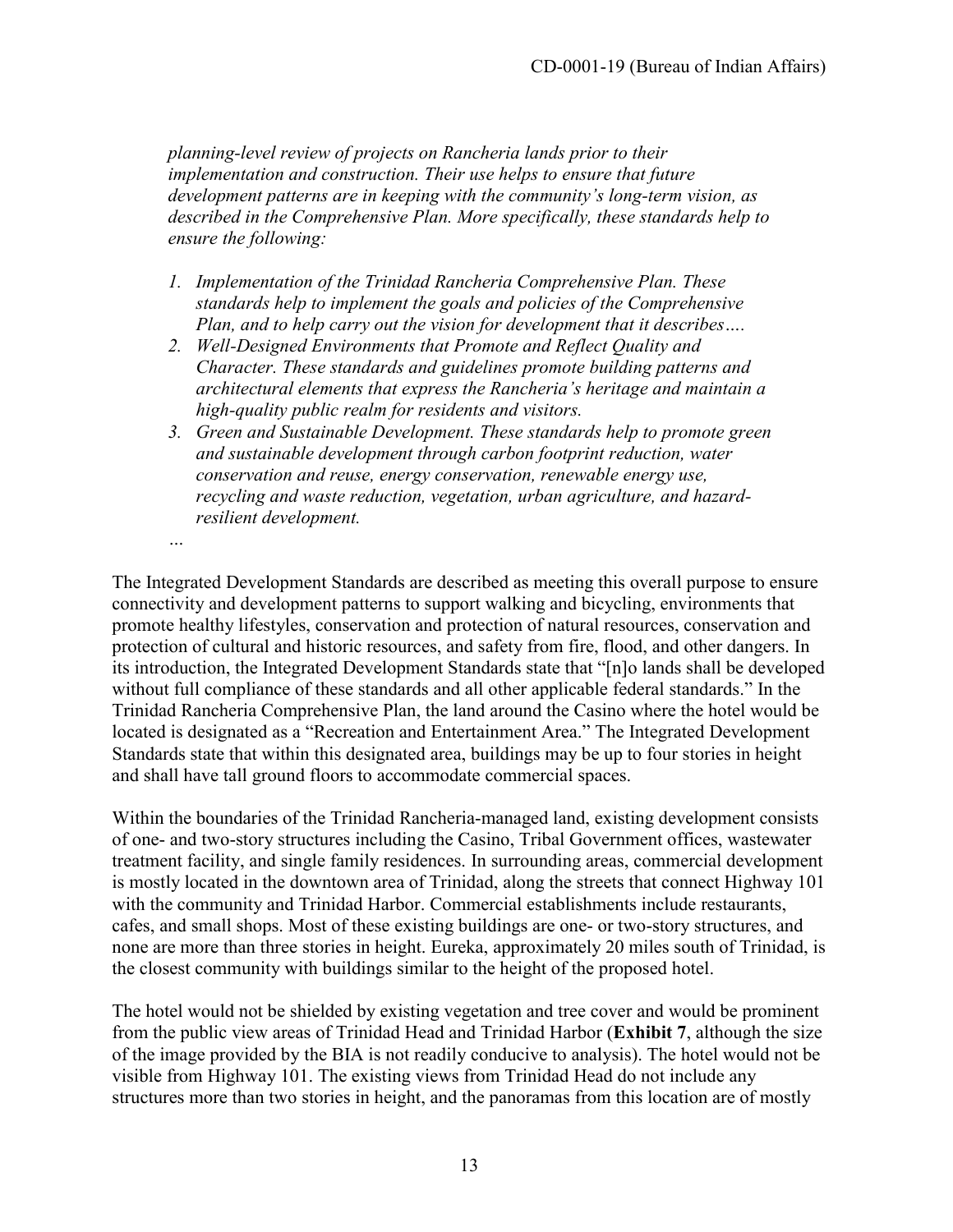undeveloped or sparsely developed coast (**Exhibit 6**). Thus, the hotel has not been sited or designed to protect public views from Trinidad Head or Trinidad Harbor.

Therefore, for these reasons, staff recommends that the Commission find that the hotel is not visually compatible with the visual character of its surroundings, is not sited or designed to protect views from Trinidad Head and Trinidad Harbor to and along the ocean and scenic coastal areas, and does not protect the unique characteristics of Trinidad Head or Trinidad Harbor, popular visitor destination points for recreational activities in the area. Therefore, staff recommends that the Commission conclude that the proposed project is inconsistent with Sections 30251 and 30253(e) of the Coastal Act.

Staff recommends that for the Commission to find the proposed project consistent with Section 30251 and 30253(e) of the Coastal Act, the BIA would need to provide a revised consistency determination that:

1. Includes hotel heights, siting, and/or other design elements that ensure that the proposed hotel is visually compatible with the visual character of its surroundings and protects the views from Trinidad Head and Trinidad Harbor. This could be accomplished by one or a combination of the following: reducing the height of the hotel, relocating all or a portion of the hotel to other areas on the Trinidad Rancheria property, and/or the use of exterior design elements that further reduce the prominence of the proposed hotel.

#### <span id="page-13-0"></span>**E. DEVELOPMENT**

Section 30250 of the Coastal Act states:

*(a) New residential, commercial, or industrial development, except as otherwise provided in this division, shall be located within, contiguous with, or in close proximity to, existing developed areas able to accommodate it or, where such areas are not able to accommodate it, in other areas with adequate public services and where it will not have significant adverse effects, either individually or cumulatively, on coastal resources.* 

Section 30254 of the Coastal Act states in part:

*New or expanded public works facilities shall be designed and limited to accommodate needs generated by development or uses permitted consistent with the provisions of this division; …*

The proposed project would be located immediately adjacent to the existing Casino. Parking for the hotel would be provided by the existing spaces that currently serve the casino. Natural gas and electric utilities currently provide service to the casino and would also serve the proposed hotel. The water supply and wastewater treatment elements of the proposed hotel project are discussed below.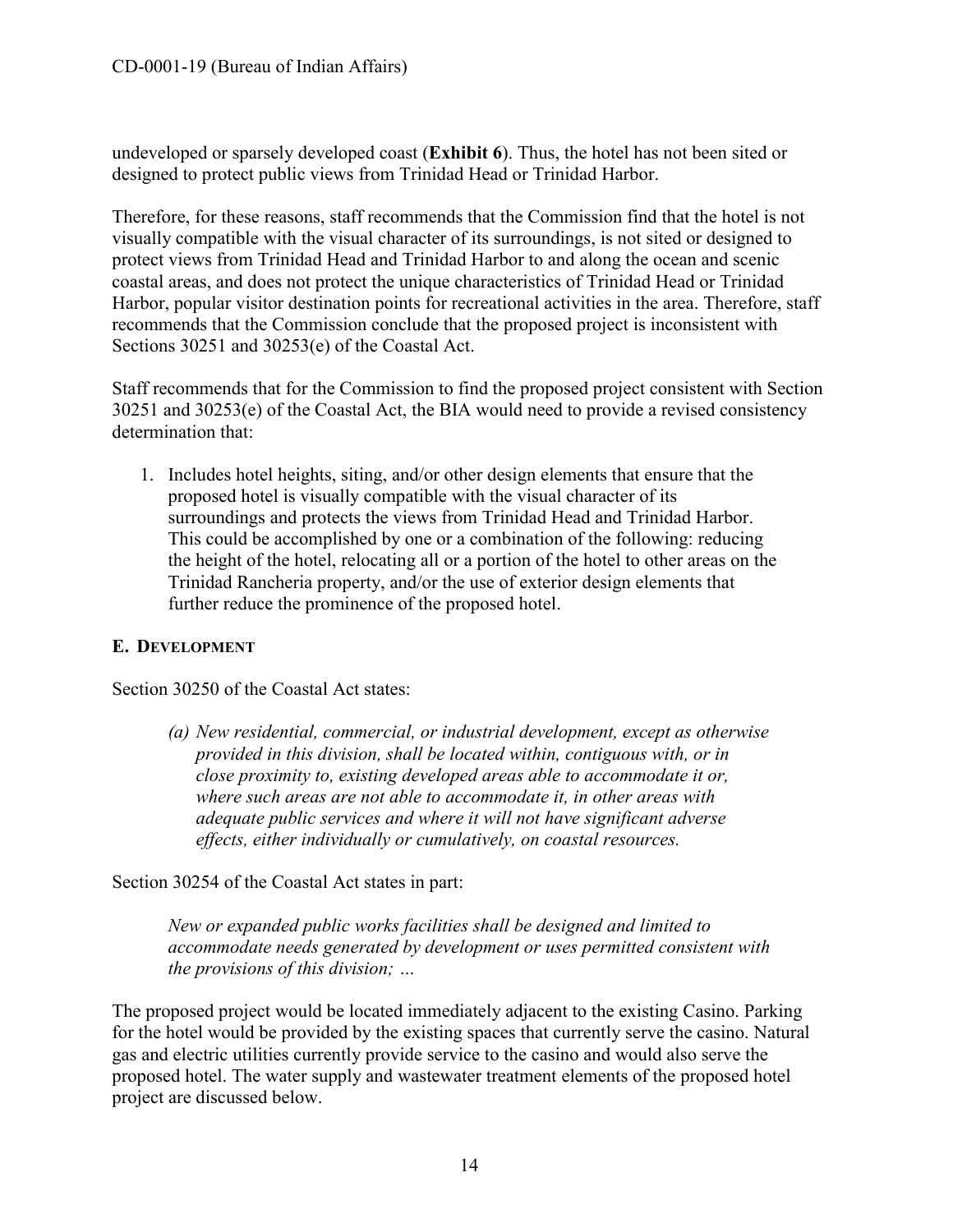#### *Water supply*

The draft EA for the proposed project states that water would be provided to the hotel by the City of Trinidad's water supply system through the existing water line that serves the Casino, and that no additional water infrastructure is required; no other alternatives for providing water are assessed. The draft EA for the proposed project estimates that approximately 18,860 gallons of water per day (gpd) would be required for the hotel. A letter from the BIA received on March 20, 2019 indicates that "…the Tribe has incorporated water saving design features, including on off-site contracted laundry service that would reduce the water demand to approximately 3,000-3,500 gpd…", although no further information is provided regarding the potential change in estimated water use.

According to the City of Trinidad's comment letter on the draft EA for the proposed project, "[t]he City has not received any application for new or expanded water service for the Hotel, and has made no commitment to provide potable water for the proposed Hotel."

The City of Trinidad's water supply is based on a maximum amount allowed to be withdrawn annually from its water source, Luffenholtz Creek. Water supply is an issue of significant concern for the City and surrounding areas, because a number of wells went dry during the summers of recent drought years (City of Trinidad 2017). As a result, in 2017 the City of Trinidad included a water supply assessment as one of the tasks included in a LCP planning grant application to the Commission; the Commission awarded this grant in August of 2017. In its grant application, the City stated:

*The City has recent but limited data regarding the City's watershed capacity and water rights. Data confirm that the Luffenholtz Creek watershed can support build-out within City limits under the current LCP. However, the data needs to be expanded to include portions of service area and various build-out scenarios, including Trinidad Rancheria's plans for increased development.* 

Presently, the City is assessing how much water could be provided with its existing water system, for example by focusing on the capacity of its water pumps and associated infrastructure; this assessment may be completed in April 2019 (Dan Berman, Trinidad City Manager, personal communication 2019). A parallel, ongoing study is assessing water that could be required if build-out in the City occurred according to the City's overall general plan and zoning restrictions. This parallel study may also be completed in the spring of 2019. A final aspect of the City's plans to study its water supply is longer-term and includes consideration of potential factors related to changing precipitation scenarios resulting from climate change. While these studies are being planned and conducted, the City also has addressed other recent water supply considerations related, for example, to supplying the CalFIRE station one mile north of the City limits (which was the subject of an LCP amendment certified by the Commission at the February 2019 Commission hearing).

It is within this overall context that the City is considering the possibility of increased water supply to the Trinidad Rancheria. Without the results of the City's water supply assessment,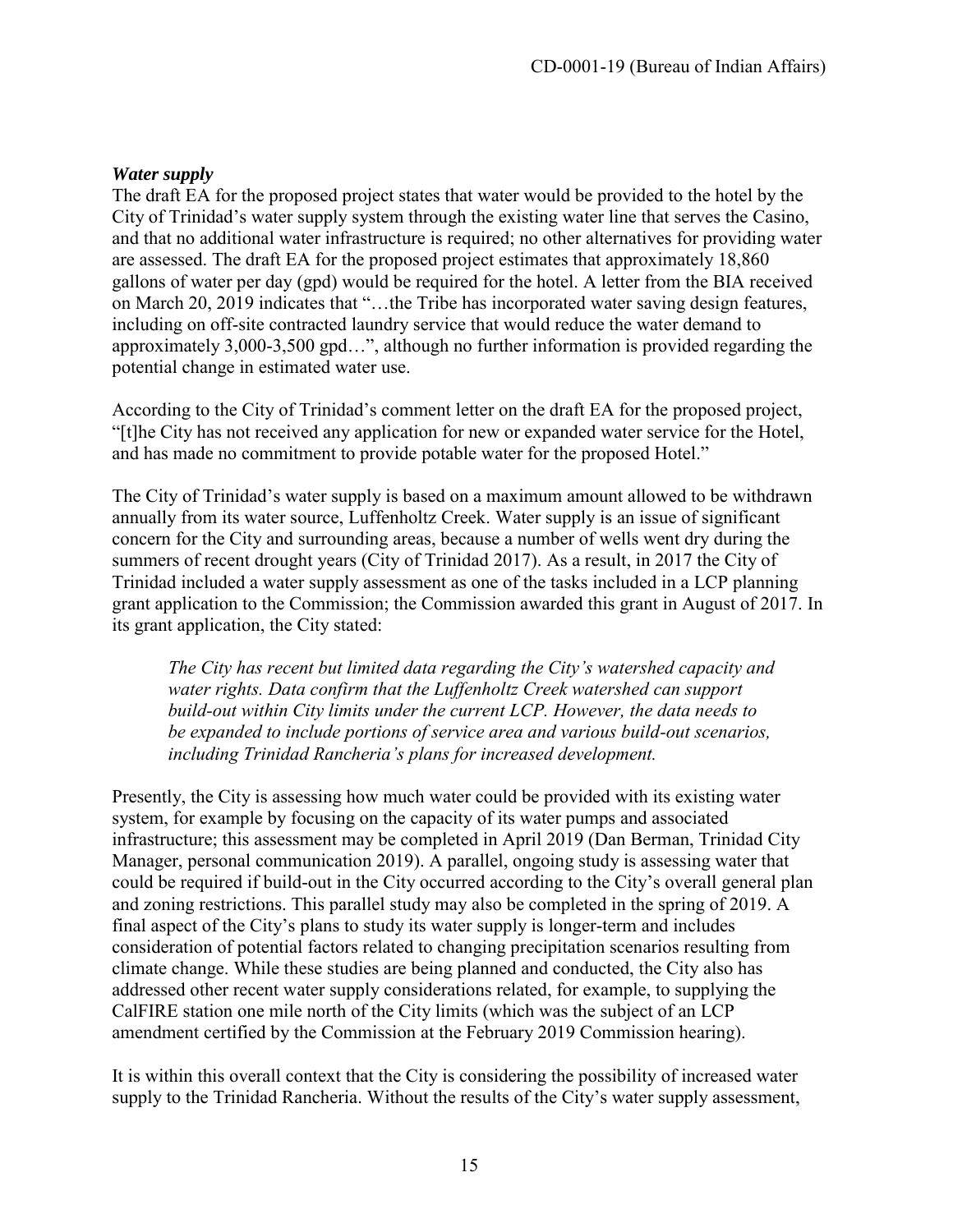more precise definition of the amount of water that the hotel may require, and any subsequent negotiated agreement with the City, it is not known if water to the hotel will be provided by the City's water system. It is also not known if provision of water to the hotel by the City would limit the City's ability to provide water for essential public services or to other new, priority coastal land uses in the future. If the City does not provide water to the hotel, it is not clear how hotel water would be supplied since no other alternatives for providing water have been described or assessed in either the BIA consistency determination or the draft EA for the proposed project.

Therefore, based on the currently available information, the staff recommends that the Commission find it does not have sufficient information at this time to enable it to find the proposed project consistent with Sections 30250 and 30254 of the Coastal Act, since it is not known if the hotel can be accommodated at this location with respect to the identified water supply need.

Staff further recommends that the Commission find that in order for it to find the proposed project consistent with Section 30250 and 30254 related to the water supply aspect of the proposed project, the BIA would need to provide additional information and accompanying analysis that describes how the project meets one of the two following alternatives related to water supply:

- 1. Provide additional information identifying the amount of water required by the proposed hotel and describing how the City of Trinidad is agreeing to provide water to the proposed hotel from the City's water supply; or
- 2. Describe the amount of water needed by the proposed hotel and a description of how water would be provided from an alternative water source, accompanied by an analysis of effects to coastal resources (pursuant to Chapter 3 of the Coastal Act) that implementing such an alternative would entail.

#### *Wastewater treatment*

The BIA consistency determination states that the "Proposed Project would utilize the Tribes [*sic*] existing [wastewater treatment plant], requiring upgrades and an additional leach field. This upgrade would be solely on Tribal lands and would allow for the system to handle a total of approximately 50,000 [gallons per day], enough capacity to accommodate operation of the new hotel." A letter from the BIA received on March 20, 2019 indicates that '[t]he Tribe has contracted a consultant to further define the needs of the wastewater treatment plant and to assess leach field capacity and suitable locations for expansion. Preliminary findings indicate adequate acreage and soil types for expanded leach field capacity to meet the demands of the hotel." The letter provided no further results, analyses, or details of where this acreage or soil types exist.

The existing wastewater treatment plant processes wastewater generated by the existing Casino as described in the draft EA for the proposed project: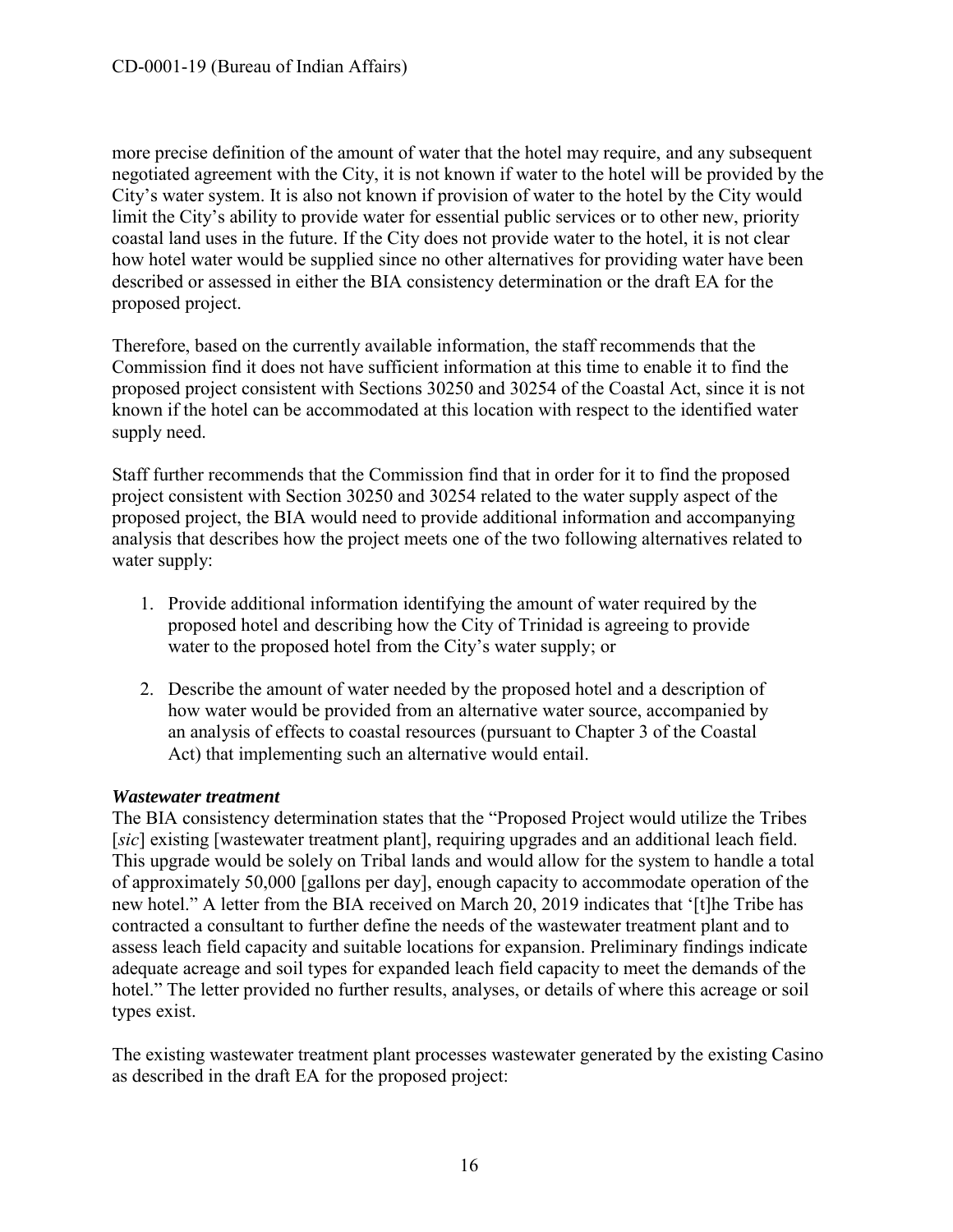*Wastewater generated by the existing Casino, averaging 7,200 gallons per day (gpd), is currently treated by the Tribe's wastewater treatment plant (WWTP) and leach fields. The existing WWTP utilizes a combination of biological treatment and membrane separation and has an existing capacity of 15,000 gpd. The existing WWTP was designed to double in size with the addition of three filters, without resizing or excessive retrofitting. Wastewater generated by the existing Casino is pumped to a 15,000-gallon holding tank before being transferred to a concrete bioreactor….Approximately 40 percent (4,000 gpd) of the treated wastewater is dispersed via pumps into a leach field with a capacity of 10,000 gpd located south of the Tribal office.* 

The draft EA for the proposed project includes an analysis of the capacity of the existing leach field to treat the anticipated amount of wastewater that would result from the operation of the hotel, and concludes that "...the existing leach field would operate over capacity. In order to accommodate excess wastewater capacity from the proposed Hotel, a 2004 Wastewater Assessment identified two potential areas feasible for additional leach field dispersal." **Exhibit 3** indicates the location of these two potential leach field areas.

A 2016 feasibility report for the proposed hotel, included as an appendix to the draft EA for the proposed project, identified several considerations related to the design and function of both existing and potential new wastewater treatment facilities on the site that are not fully addressed in either the draft EA or the BIA consistency determination. These considerations include:

- 1. Questions about the existing, actual operational capacity of the existing leach field serving the Casino, since there is a history of plugging resulting from Casino discharges from before the WWTP was completed. The suggestion in the feasibility report is to clean the existing dispersal field and then evaluate the actual operational capacity of the leach field. This will help verify the necessary size of a new leach field.
- 2. Questions about the availability of acceptable soils on the overall Trinidad Rancheria property for the leach field, with a suggestion to perform a sitespecific soils survey to identify the precise location of such soils. From the information provided in the draft EA for the proposed project and the BIA consistency determination, it does not appear that such a soils survey has been conducted for either of the proposed locations for the new leach field (**Exhibit 3**).
- 3. Questions about the scope of potential modifications needed for the existing WWTP, depending on the specific amount of increased treatment capacity required by the proposed hotel. From the analysis in the 2016 feasibility report, it appears that the existing WWTP is barely large enough to accommodate the proposed hotel's wastewater. It is not certain whether a WWTP expansion would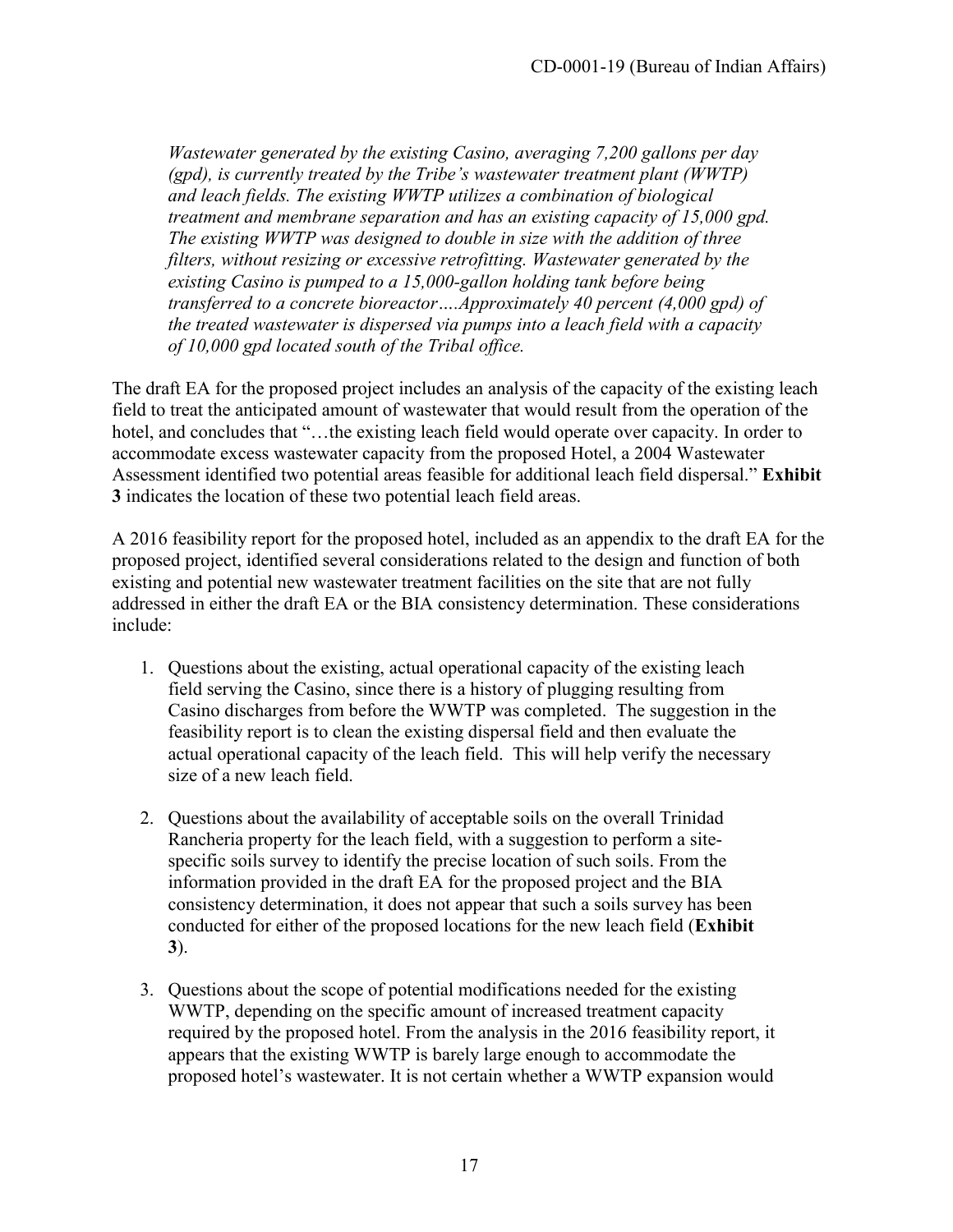be necessary, if an expanded WWTP could be housed within the existing facility, or what size of an addition would be required.

Therefore, additional information is needed to evaluate if the proposed hotel could be accommodated by the existing and proposed wastewater treatment systems described in the BIA consistency determination and draft EA for the proposed project. Therefore, staff recommends that the Commission find that it does not have sufficient information at this time to enable it to find the proposed project consistent with Section 30250 of the Coastal Act with respect to the proposed project's wastewater treatment aspect. Staff further recommends that the Commission find that in order for it to find the proposed project consistent with Section 30250 related to wastewater treatment, the BIA would need to provide information related to the following:

- 1. Verification of the operational capacity of the existing leach field, refined estimate of projected wastewater generated by the proposed project, and results of a detailed soils survey in order to verify the necessary size and location of a new leach field and the need for expansion of the existing WWTP.
- 2. Once the location and size of the new leach field has been designed, and once the need for expansion of the existing WWTP has been determined, an analysis of these aspects of the proposed project for consistency with the enforceable policies of the CCMP (i.e., Chapter 3 of the Coastal Act).

## *Traffic*

The draft EA for the proposed project, and an accompanying technical appendix describing the results of a related traffic study, assess the potential for traffic-related impacts that would result from the proposed hotel. The draft EA for the proposed project concludes that:

*…with the additional trips generated by the Hotel and ancillary facilities, intersections on the Main Street corridor and the project entrance on Scenic Drive are forecasted to operate at unacceptable [level of service]. Construction of a new intersection off of HWY 101 would reduce adverse effects on transportation and circulation generated by construction of the Hotel. The BIA understands that the Tribe is currently undergoing consultation with Caltrans to complete this interchange. This new interchange may be located approximately 0.7 miles south of the Main Street interchange.* 

The draft EA for the proposed project includes the construction of the new interchange off Highway 101 as the single mitigation measure for the traffic impacts identified in the technical appendix. As described previously, this interchange is in the environmental review and planning stage, with a related CEQA analysis presently anticipated for publication in 2021.

The draft EA for the proposed project cites an analysis in its technical appendix including the traffic study that appears to combine a tripling in the size of the casino (to 150,000 square feet) and the proposed hotel in its assessment of potential traffic impacts. Traffic generated by both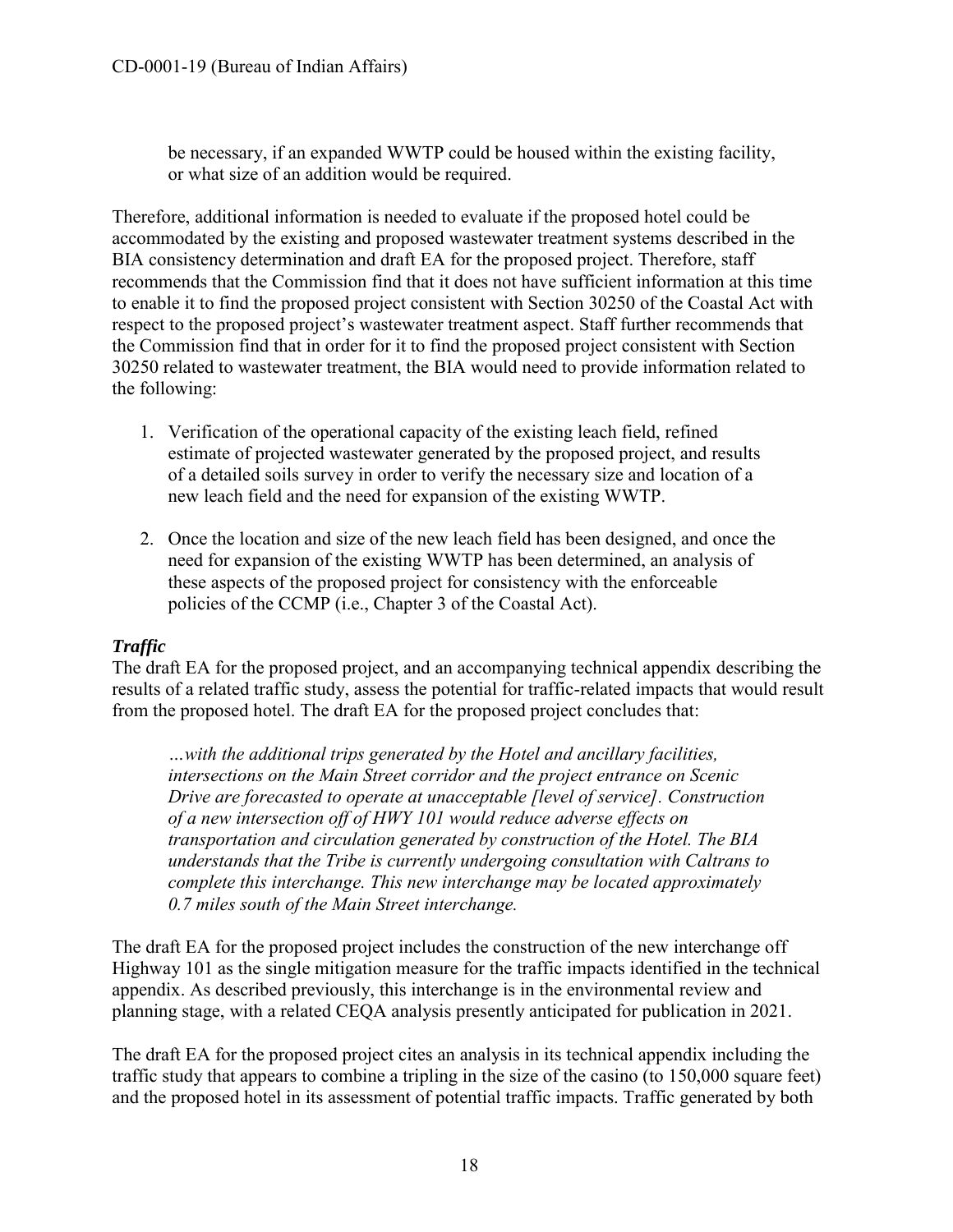developments is combined, and the result of that combined assessment results in two local intersections that would operate at an unacceptable level of service. The traffic assessment does not assess the impact generated solely by the proposed hotel, and therefore the traffic impacts associated with the hotel are not clear; consequently, it is not clear if a new interchange would be necessary to provide mitigation for traffic-related impacts associated with the new hotel or if other mitigation measures would be sufficient. Additionally, if a new interchange was required to mitigate traffic caused solely by the hotel, then the Commission would also need information regarding the effects that such an interchange would have on coastal resources.

A letter from the BIA received by the Commission on March 20, 2019 indicates that "…[i]n response to concerns regarding traffic and the interchange, the Tribe has commenced a traffic impact study to address the hotel's impacts on the existing infrastructure. Preliminary results indicate that impacts from the hotel on the existing transportation system would be minimal." No additional information or analyses are provided regarding this study, however.

Therefore, staff recommends that the Commission find that it does not have sufficient information at this time to enable it to find the proposed project consistent with Section 30250 of the Coastal Act with respect to the proposed project's effects on traffic and transportation. Staff further recommends that the Commission find that in order for it to find the proposed project consistent with Section 30250 related to traffic, the BIA would need to provide information related to the following:

1. Analysis of the traffic-related impacts to the existing transportation network in Trinidad and surrounding areas generated by the hotel itself and identification of related mitigation measures, accompanied by analysis of this aspect of the proposed project for consistency with the enforceable policies of the CCMP (i.e., Chapter 3 of the Coastal Act).

#### *Summary*

For the reasons described above, staff recommends that the Commission find that it is unable at this time to find the proposed project consistent with Section 30250 of the Coastal Act, because it is unclear whether adequate public services are available to accommodate the proposed project, with respect to: (1) water supply; (2) wastewater treatment; and (3) traffic. Moreover, to determine consistency with Section 30254 of the Coastal Act, staff recommends that the Commission find that it needs information sufficient to determine whether any new or expanded public services can be provided without causing adverse effects on coastal resources and/or growth inducing effects.

Staff further recommends that the Commission find that in order for it to find the proposed project consistent with Sections 30250 and 30254 related to the water supply, wastewater, and traffic aspects of the proposed project, the BIA would need to provide additional information and accompanying analysis as described on pages 16 (water supply), 18 (wastewater), and 19 (traffic).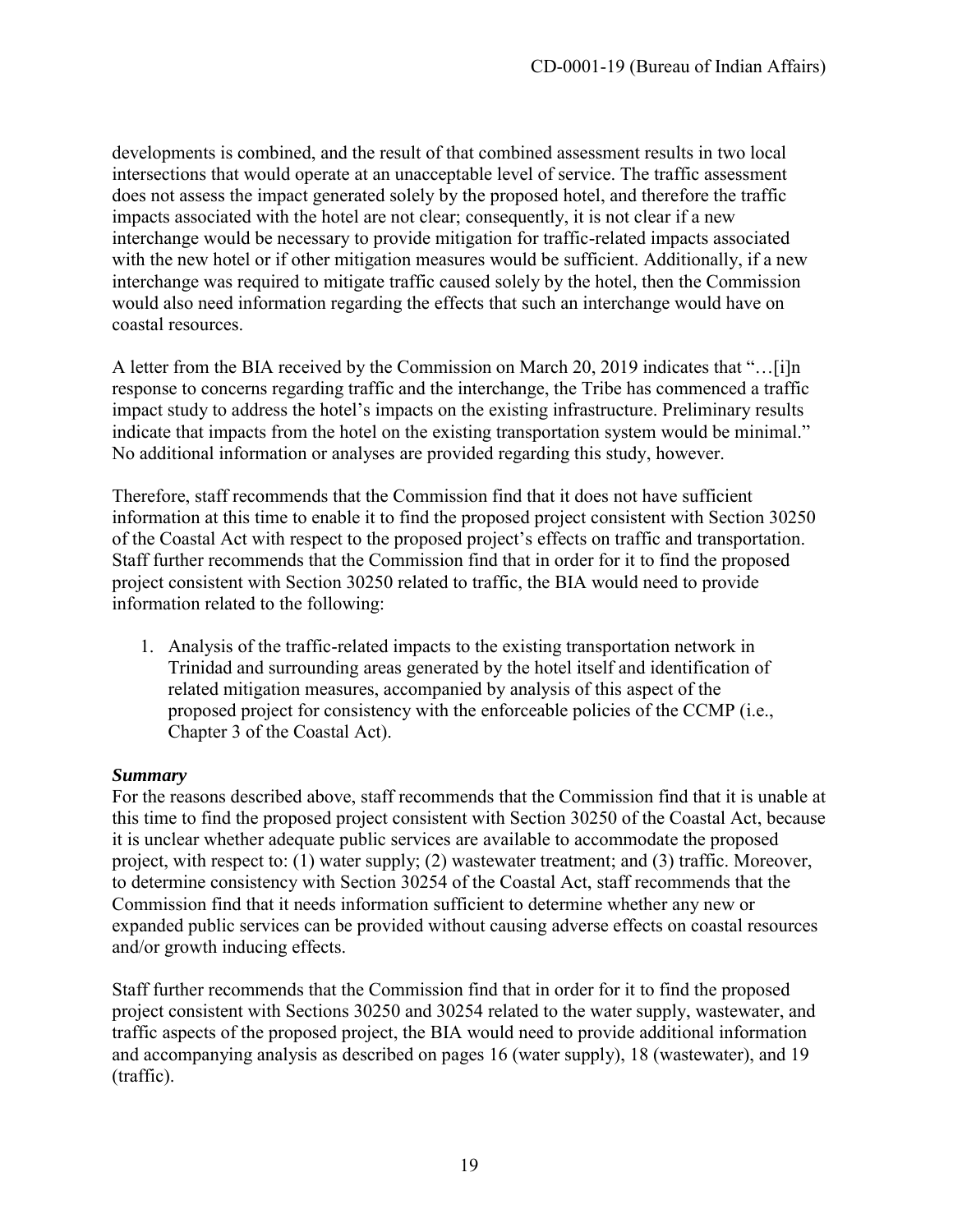## <span id="page-19-0"></span>**F. HAZARDS**

Section 30253(a) and (b) of the Coastal Act state:

*Development shall do all of the following:* 

- *(a) Minimize risks to life and property in areas of high geologic, flood, and fire hazard.*
- *(b) Assure stability and structural integrity, and neither create nor contribute significantly to erosion, geologic instability, or destruction of the site or surrounding area or in any way require the construction of protective devices that substantially alter natural landforms along bluffs and cliffs.*

The draft EA for the proposed project states that while Humboldt County is located in a seismically active region, the proposed hotel would not be located within or on an active fault and there is little chance of an active fault on the project site. However, the draft EA for the proposed project also states:

*The active landslide that currently extends from the southwest corner of the proposed Hotel southwest toward Scenic Drive has the potential to affect the foundation of the proposed Hotel. However, the active landslide is relatively shallow in nature and may be readily stabilized utilizing measures such as retaining wall systems, slope reconstruction, and sub-drainage elements.* 

To address the potential effect to the hotel foundation, the draft EA for the proposed project identifies the following mitigation measures:

• Prior to construction of the Hotel foundation, the contractor shall implement one of the slope stabilization options recommended by the soil engineers….options include soil nail walls, reconstructed embankment, solider pile, and welded wire walls.

A draft geotechnical feasibility and preliminary design report for the proposed hotel (attached as an appendix to the draft EA for the proposed project) also states:

*Based on preliminary discussions with the design team, we expect the hotel footprint will be modified to avoid the slide feature. Depending on the final hotel layout, some level of slope stabilization should be considered to limit headward encroachment of the slide. Appropriate stabilization work may include such options as a soil nail wall, welded wire wall or cantilevered soldier pile wall, with wall height likely on the order of 10-15 feet. If the hotel footprint cannot be modified to avoid the slide, then more extensive slope stabilization will be required, such as a drained reconstructed embankment, regraded slope, tie-back solider pile wall(s) or a tiered wall system.*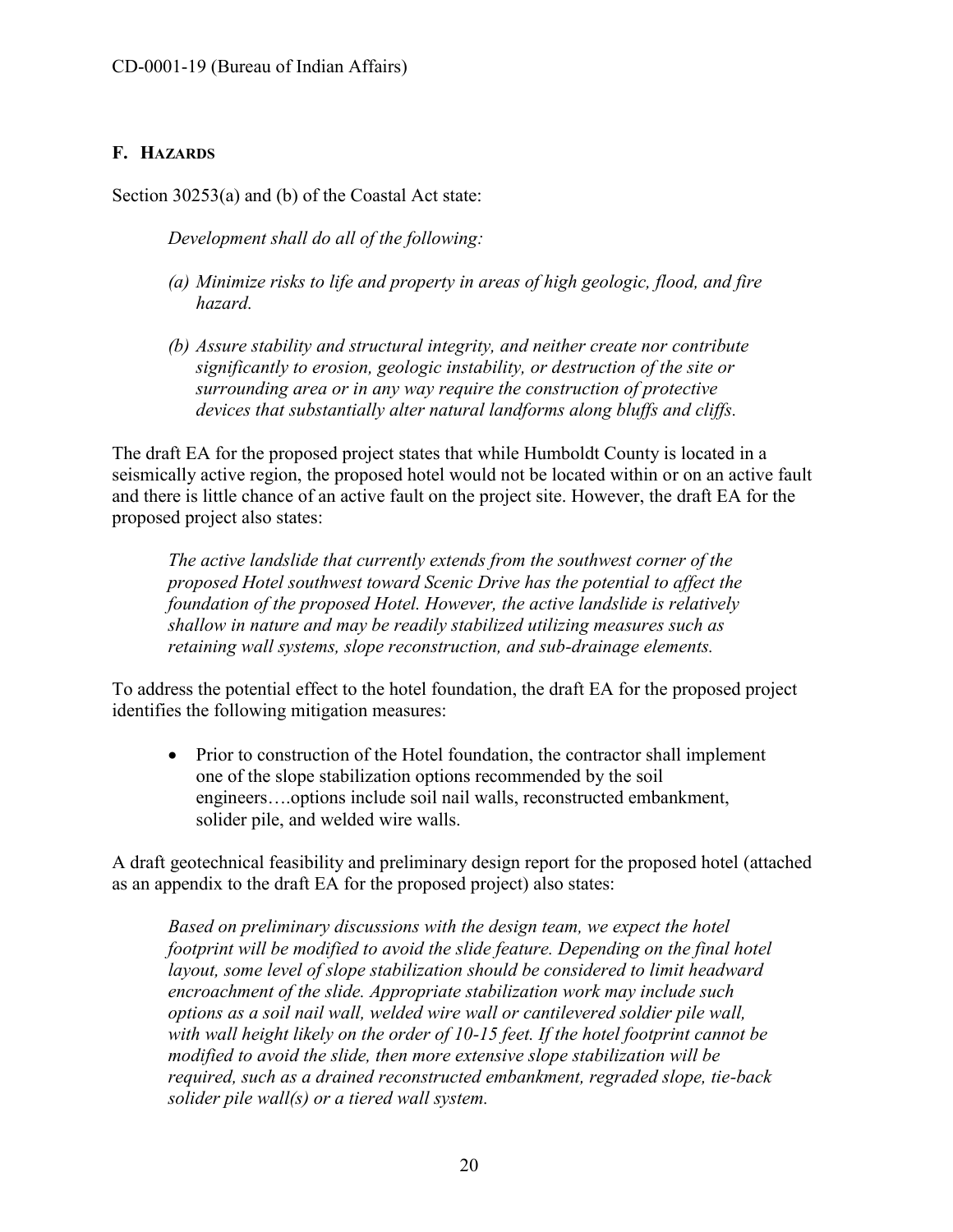From this information, it appears that the options for addressing the risks posed by the landslide, and also thus assuring the stability and structural integrity of the proposed hotel, have not been completely determined. Given the potential considerations raised in the draft geotechnical feasibility and preliminary design report for the proposed hotel, the selected option may involve extensive slope stabilization measures. However, the details of a selected option have not been provided in the BIA consistency determination and are not described in the draft EA for the proposed project.

Therefore, staff recommends that the Commission find there is insufficient information to find the proposed project consistent with Sections 30253(a) and 30253(b) of the Coastal Act. Staff further recommends that the Commission find that in order for it to find the proposed project consistent with Section 30253(a) and 30253(b), the BIA would need to provide information describing the measure(s) proposed to mitigate the existing landslide hazard, including design details or other proposed measures and their potential location. In addition, if stabilization measures require extensive grading or construction of retaining walls, the BIA would need to provide information sufficient for the Commission to determine consistency of those measures with Section 30251 of the Coastal Act, including its requirement to minimize the alteration of natural land forms.

#### <span id="page-20-0"></span>**G. BIOLOGICAL RESOURCES AND HABITAT**

Section 30231 of the Coastal Act states:

*The biological productivity and the quality of coastal waters, streams, wetlands, estuaries, and lakes appropriate to maintain optimum populations of marine organisms and for the protection of human health shall be maintained and, where feasible, restored through, among other means, minimizing adverse effects of waste water discharges and entrainment, controlling runoff, preventing depletion of ground water supplies and substantial interference with surface water flow, encouraging waste water reclamation, maintaining natural vegetation buffer areas that protect riparian habitats, and minimizing alteration of natural streams.* 

Section 30240 of the Coastal Act states:

- *(a) Environmentally sensitive habitat areas shall be protected against any significant disruption of habitat values, and only uses dependent on those resources shall be allowed within those areas.*
- (b) *Development in areas adjacent to environmentally sensitive habitat areas and parks and recreation areas shall be sited and designed to prevent impacts which would significantly degrade those areas, and shall be compatible with the continuance of those habitat and recreation areas.*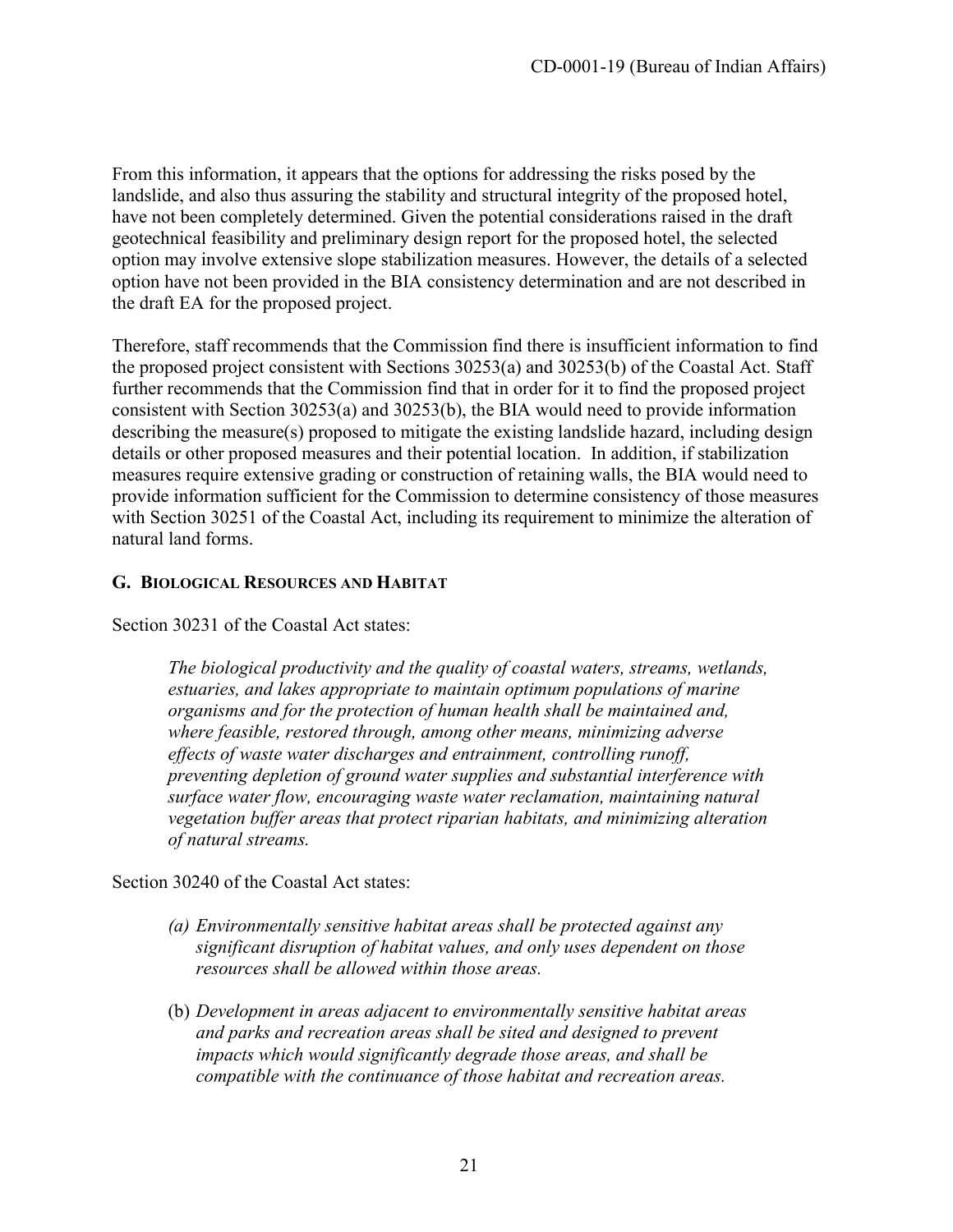#### **Biological resources and habitat**

As described in the draft EA for the proposed project, the existing hotel would be located on a paved area with no vegetation within the area to be disturbed. Habitats and vegetation for the proposed leach field alternative locations (see **Exhibit 3**) are not described in the draft EA or the BIA consistency determination; in general, the draft EA for the proposed project describes most of the undeveloped area adjacent to the proposed project site as:

*.... [c]haracterized by northern coastal scrub, consisting of low shrubs in dense patches that usually occur on windy, exposed sites with shallow and rocky soils. No wildlife occurs on or within the project site due to the high level of foot and vehicle traffic associated with the operation of the existing Casino back of the house. Surrounding the project site and on the adjacent properties, the following wildlife have been observed: turkey vulture (Cathartes aura), mourning dove (Zenaida macroura), California gull (Larus californicus), and American robin (Turdus migratorius).* 

*Although the project site does not contain suitable habitat for nesting birds, there is potential for migratory birds that are accustomed to high levels of human activity to nest adjacent to the project site within the mature trees. The trees are located adjacent to the edge of the asphalt surface.* 

The draft EA for the proposed project states that there are no surface water features or wetlands within the boundaries of the project site. Consultants for the BIA performed a reconnaissancelevel site assessment, queried the California Natural Diversity Data Base, and conducted an informal consultation with the US Fish and Wildlife Service (USFWS) to determine the potential for special-status plant and animal species to be affected by the proposed project. While no habitat identified by the USFWS as critical to the survival of a protected species occurs within or immediately adjacent to the project site, potentially suitable habitat for the marbled murrelet (*Brachyramphus marmoratus*) and the northern spotted owl (*Strix Occidentalis Caurina*) are present in the project vicinity.

Marbled murrelets forage in shallow shoreline and tidal pools and nest in old growth forests. Foraging habitat for marbled murrelet is approximately 500 feet from the project site on shoreline west of the proposed hotel. Potential nesting habitat exists within approximately 25 feet of the project site to the west, south, and east, although the species has not been documented at the site. Similarly, while northern spotted owls live primarily in old growth (150 to 200 year-old) mixed-conifer forests characterized by dense canopies, the species can also be found in previously logged lands if larger trees or snags are present; foraging habitat includes any forested areas with sufficient prey (mice and voles, e.g.). Potentially suitable habitat for the species is located adjacent to the project site, although the species has not been documented at this location, according to the draft EA for the proposed project.

Given the suitability of existing habitats for marbled murrelet and northern spotted owl, these two species could be affected by the proposed project. Additionally, the draft EA states: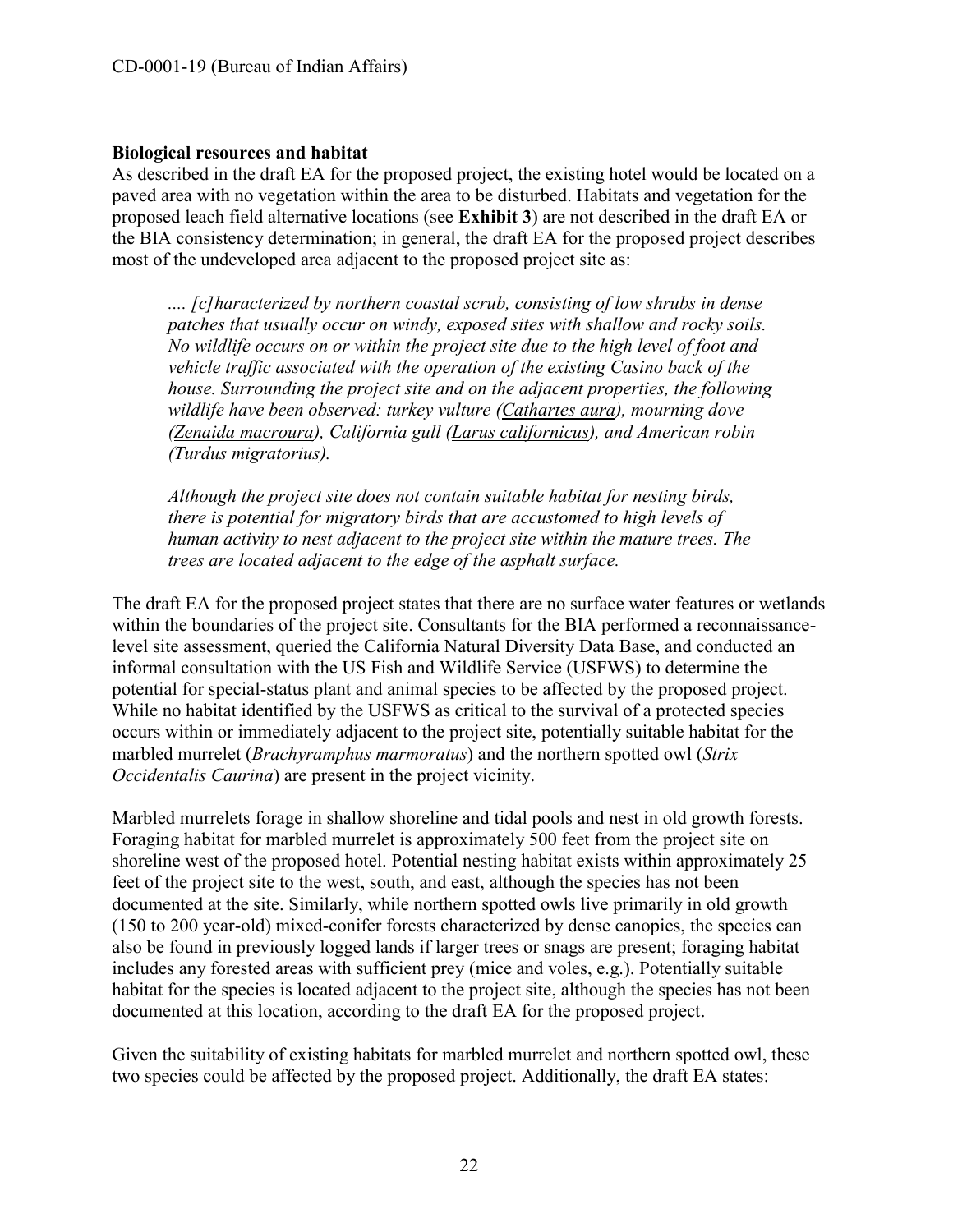*… [a]lthough the project site does not contain suitable habitat for nesting birds, there is a potential for migratory birds to nest directly adjacent to the project site within the mature trees. However, the birds would have to be accustomed to areas of intense human activity. Construction activities could result in disturbance of nearby nest sites for migratory birds and other birds of prey through temporary increases in ambient noise levels and increased human activity within the Proposed Project area. Such disruptions could result in the abandonment of active nests. This would be a temporary effect and would not result in take of nesting migratory species.* 

As a result of the potential for marbled murrelet, northern spotted owl, birds of prey, and migratory birds to be present in the vicinity of the project site, the draft EA for the proposed project includes the following mitigation measure:

 A qualified biologist shall conduct a preconstruction survey within 100 feet of the project site during marbled murrelet, northern spotted owl, bird-of-prey, and migratory bird nesting seasons. If any active nests are located within the vicinity of the project site, a no-disturbance buffer zone shall be established to avoid disturbance or destruction of the nest(s). The distance around the no-disturbance buffer shall be determined by the biologist in coordination with USFWS and will depend on the level of noise or construction activity, the level of ambient noise in the vicinity of the nest, and the line-of-sight between the nest and disturbance. The biologist shall delineate the buffer zone with construction tape or pin flags. The no-disturbance buffer will remain in place until after the nesting season or until the biologist determines that the young birds have fledged. A report shall be prepared and submitted to the Tribe and the USFWS following the fledging of the nestlings to document the results.

The Trinidad Rancheria has agreed to provide the Executive Director with copies of any reports prepared as part of the implementation of this mitigation measure for review and approval.

#### **Water quality**

No surface water features are found on the proposed site; McConnahas Mill Creek is near the western boundary of the Trinidad Rancheria approximately 1,500 feet west of the Casino site. As described in the draft EA for the proposed project:

*The project site has slopes which range from approximately zero to five percent. Runoff within the surface parking lot occurs as sheet flow and follows the topography southwest towards on-site detention basins and swales constructed during the development of the existing Casino. The project site and surrounding lands…[has] overland flow [that] drains via stormwater outlets into the Pacific Ocean.*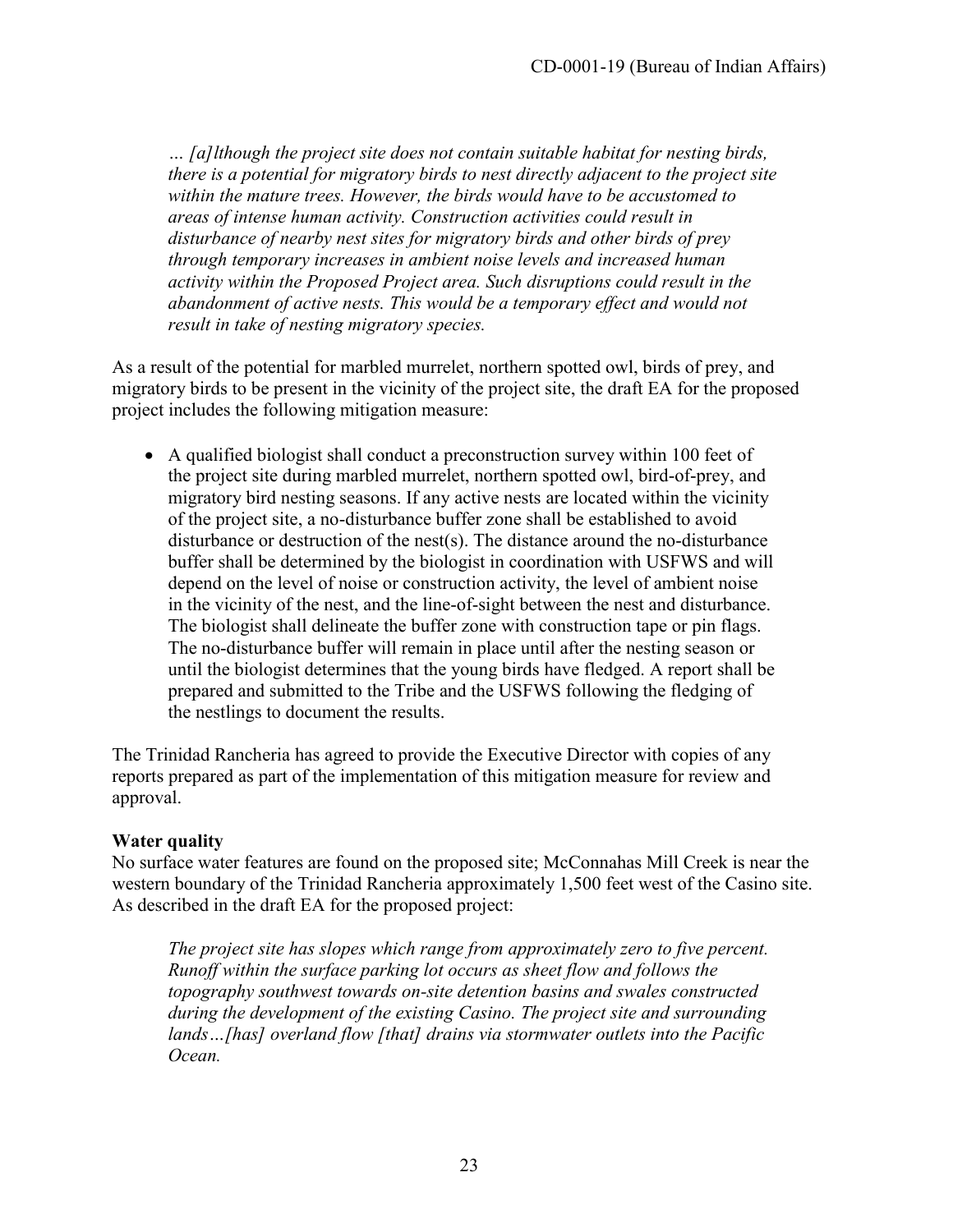Construction of the hotel and leach field could affect water quality through soil grading, excavation, and stockpiling; construction activities may also include use of potentially hazardous materials such as concrete washings, oil, and grease, which could be spilled and/or combine with stormwater runoff. The proposed hotel location, in the existing parking lot, would result in no net increase in impervious surfaces, and according to the draft EA, roof drains installed on the proposed hotel would route water into the existing storm drainage system.

To address potential construction-related water quality impacts, the draft EA for the proposed project describes the following construction best management practices:

- Stripped areas shall be stabilized through temporary seeding using dryland grasses.
- Exposed stockpiled soils shall be covered with plastic covering to prevent wind and rain erosion.
- The construction entrance shall be stabilized by the use of rip-rap, crushed gravel, or other such material to prevent the track-out of dirt and mud.
- Construction roadways shall be stabilized using frequent watering, stabilizing chemical application, or physical covering of gravel or rip-rap.
- Filter fences shall be erected at all onsite stormwater exit points and along the edge of graded areas to stabilize [*sic*] non-graded areas and control siltation of onsite stormwater.
- Prior to land-disturbing activities, the clearing and grading limits shall be marked clearly, both in the field and on the plans. This can be done using construction fences or by creating buffer zones.
- Concentrated flows create high potential for erosion; therefore, any slopes shall be protected from concentration flow. This can be done by using gradient terraces, interceptor dikes, and swales, and by installing pipe slope drains or level spreaders. Inlets need to be protected to provide an initial filtering of stormwater runoff; however, any sediment buildup shall be removed so the inlet does not become blocked.
- If construction occurs during wet periods, sub-grade stabilization shall be required. Mulching or netting may be needed for wet-weather construction.
- Temporary erosion control measures (such as silt fence, gravel filter berms, straw wattles, sediment/grease traps, mulching of disturbed soil, construction stormwater chemical treatment, and construction stormwater filtration) shall be employed for disturbed areas.
- Exposed and unworked soils shall be stabilized by the application of effective BMPs. These include, but are not limited to, temporary or permanent seeding, mulching, nets and blankets, plastic covering, sodding, and gradient terraces.
- Temporary erosion control measures (such as silt fences, staked straw bales, and temporary vegetation) shall be employed for disturbed areas and stockpiled soil.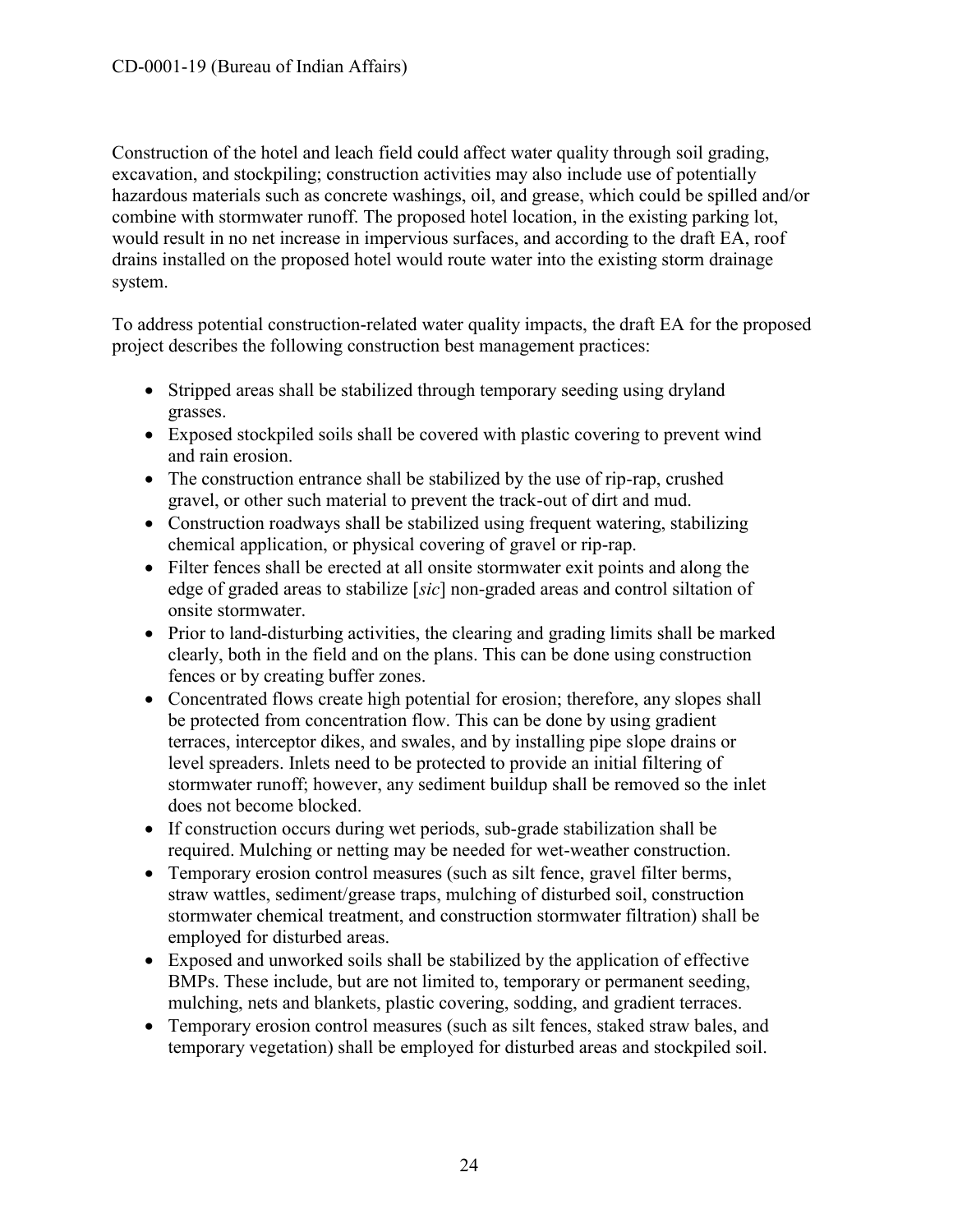- Potentially hazardous materials shall be stored away from drainages and containment berms shall be constructed to prevent spilled materials from reaching water bodies.
- Vehicles and equipment used during construction shall be provided proper and timely maintenance to reduce potential for mechanical breakdowns leading to a spill of materials into water bodies. Maintenance and fueling shall be conducted in an area that meets the criteria set forth in the spill prevention plan.
- Personnel shall follow BMPs for filling and servicing construction equipment and vehicles. To reduce the potential for accidental release, fuel, oil, and hydraulic fluids shall be transferred directly from a service truck to construction equipment and shall not be stored on site.
- Catch pans shall be placed under equipment to catch potential spills during servicing.
- Refueling shall be conducted only with approved pumps, hoses, and nozzles.
- Vehicle engines shall be shut down during refueling and idling shall be kept to a minimum.
- No smoking, open flames, or welding shall be allowed in refueling or service areas.
- Refueling shall be performed away from bodies of water to prevent contamination of water in the event of a leak or spill.
- Service trucks shall be provided with fire extinguishers and spill containment equipment, such as absorbents.
- Should a spill contaminate soil, the soil shall be put into containers and disposed of in accordance with local, state, and federal regulations.
- All containers used to store hazardous materials shall be inspected at least once per week for signs of leaking or failure. All maintenance, refueling, and storage areas shall be inspected monthly.
- Hazardous materials much be stored in appropriate and approved containers in accordance with applicable regulatory agency protocols.
- Potentially hazardous materials, including fuels, shall be stored away from drainages and secondary containment shall be provided for all hazardous materials stored during construction and operation.
- In the event that contaminated soil and/or groundwater are encountered during construction-related earth-moving activities, all work shall be halted until a professional hazardous materials specialist or other qualified individual assesses the extent of contamination. If contamination is determined to be hazardous, representatives of the Tribe shall consult with the BIA and EPA to determine the appropriate course of action, including development of a Sampling and Remediation Plan, if necessary. Any contaminated soils that are determined to be hazardous shall be disposed of in accordance with federal regulations.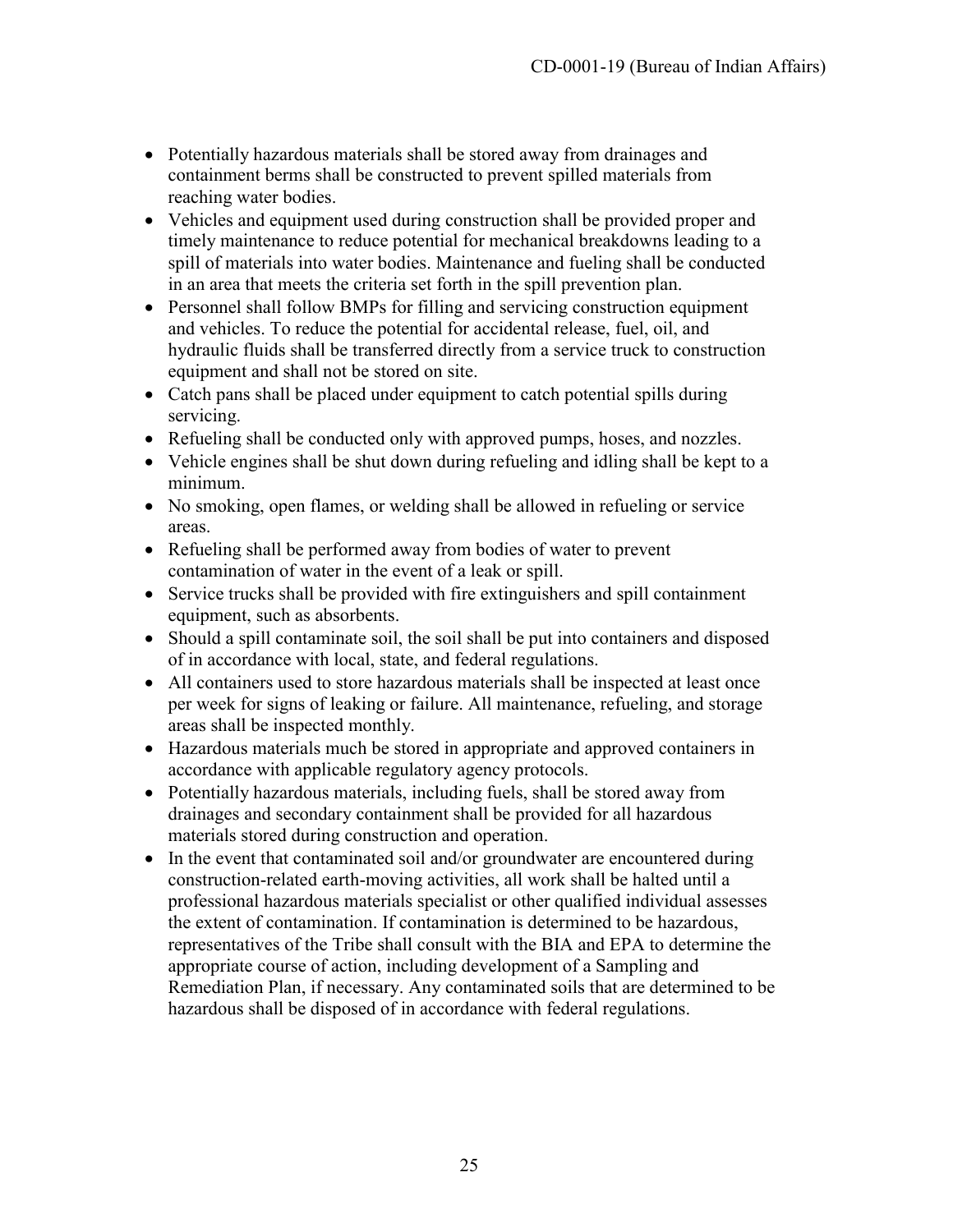#### **Summary**

With the inclusion of the measures described above to address potential impacts to habitat, biological resources and water quality, the Commission finds that the proposed project would protect adjacent habitat areas and water quality and would sustain the biological productivity of coastal waters and that the proposed project would be consistent with Sections 30231 and 30240 of the Coastal Act.

#### <span id="page-25-0"></span>**H. CULTURAL RESOURCES**

Section 30244 of the Coastal Act states, in part:

*Where development would adversely impact archaeological or paleontological resources as identified by the State Historic Preservation Officer, reasonable mitigation measures shall be required.* 

The draft EA for the proposed project states that the proposed hotel and supporting staging areas would be located on a site that was previously excavated to bedrock as part of the construction of the existing Casino. The leach fields associated with the proposed project are in an area of the Trinidad Rancheria that is not characterized in the draft EA for the proposed project but appear to include previously un-disturbed ground.

The draft EA for the proposed project states that:

*… [a] record search was conducted at the Northwest Information Center (NWIC) of the California Historical Resources Information System by AES staff on January 26, 2017 (NWIC File No. 16-1090). Sources reviewed included: the National Register of Historic Places; the California Register of Historical Resources; California Points of Historical Interest; California Inventory of Historic Resources; California Historical Landmarks; Directory of Properties in the Historic Property Data Files for Trinidad County; and Archaeological Determinations of Eligibility. No resources have been noted within 0.25-miles of the Proposed Project in spite of the fact that six cultural resources studies included the [footprint of the proposed Hotel and any construction staging areas] and 0.25 mile buffer.* 

*…* 

*Geotechnical studies have shown that the Proposed Project site is located on Pleistocene marine terrace sediments deposited on wave-cut bench in rock of the Jura-Cretaceous Franciscan Complex…Mollusks found in this formation, like those found near Trinidad Head approximately 2.5 miles to the west of the [project site] are among the most common Pleistocene fossils…the presence of fossils nearby indicates the potential for fossils to be encountered during construction.*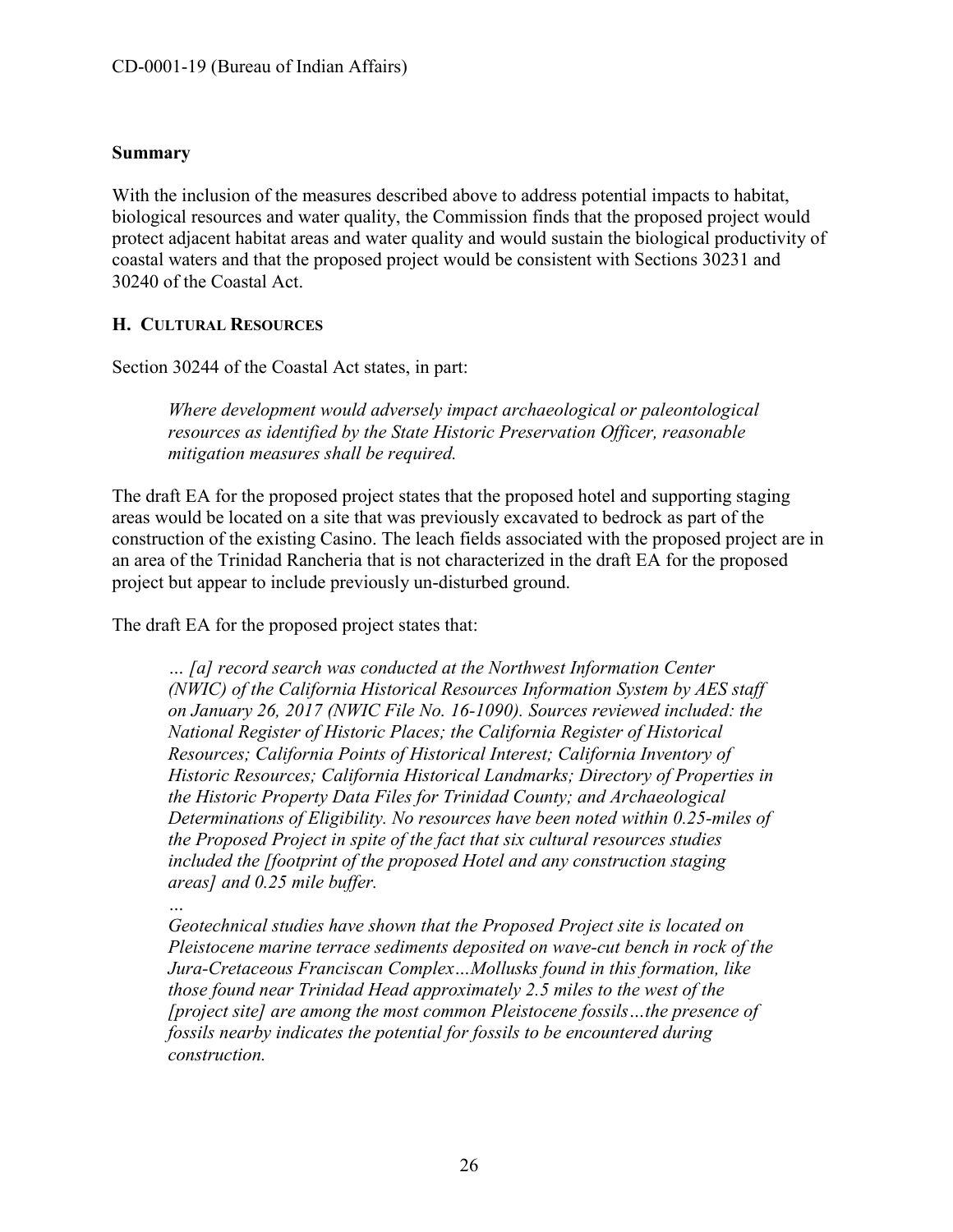Additionally, as described in the staff report for the relocation of the Trinidad Memorial lighthouse (CDP 1-18-0630), the proposed project site is approximately 0.75 miles from culturally sensitive and significant lands associated with the southernmost village (known as Tsurai Village) within the aboriginal territory of the Yurok People. Village inhabitants used a broad part of the landscape in and around Trinidad for many purposes.

Therefore, soil disturbance activities could result in effects to undiscovered historic or cultural resources. Accordingly, the draft EA includes the following mitigation measures:

• Halt work within 50 feet of the find, retain a qualified paleontologist to assess significance. If the find is determined to be significant, determine the appropriate course of action, including recovery, analysis, curation, and reporting according to current professional standards.

With the incorporation of these measures, the Commission finds that the project will include reasonable mitigation measures to address potential effects of the proposed project on archeological or paleontological resources, and that the proposed project is consistent with Section 30244 of the Coastal Act.